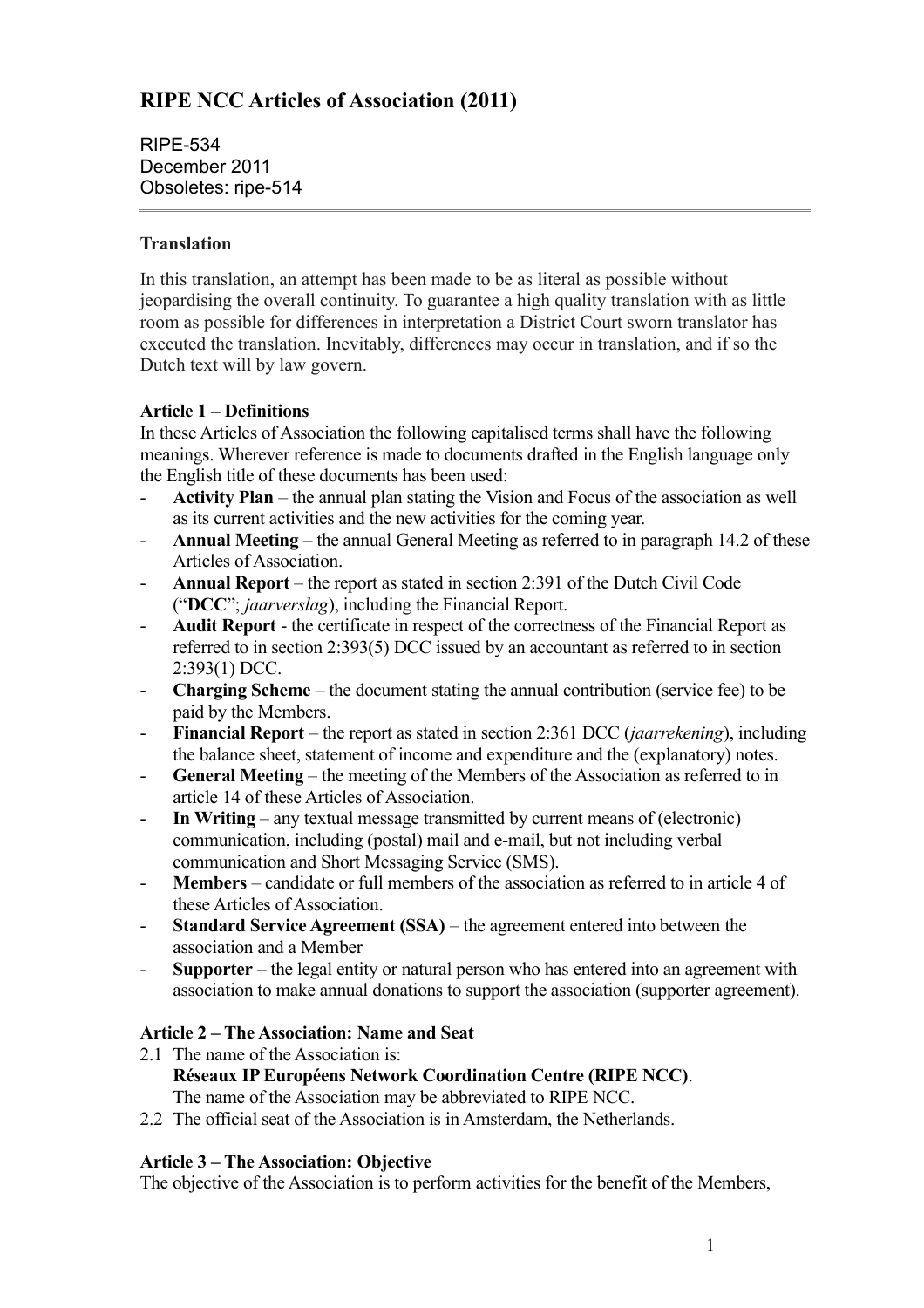primarily activities that the Members need to organize as a group. This object can be subdivided into the following activities:

- Registration Activities related to the role of the Association as Regional Internet Registry;
- Co-ordination Activities, including the support of the stable operation of the Internet;
- Administration Activities, including all regular reports and administrative support as well as all other general administrative tasks which cannot be attributed to a specific activity;
- New Activities, including all activities which are necessary to react to the rapidly changing world of the Internet; and to do all that is connected therewith or may be conducive thereto, all this in the widest sense of the word. Making profit is not an object of the Association.

### **Article 4 – Membership: candidate and full members**

- 4.1 Legal entities or natural persons who have entered into the Standard Service Agreement with the association shall become candidate members of the Association. Employees of the Association are not allowed to be a member of the Association or to enter into the Standard Service Agreement with the Association.
- 4.2 After a period of six (6) months the candidate membership of the Association shall be converted into full membership.
- 4.3 If in these Articles of Association the terms Membership and Members are used, they shall also be understood to mean candidate membership and candidate members, unless otherwise stated.

### **Article 5 – Membership: Register**

- 5.1 The Executive Board shall keep a Register in which the names and addresses of all Members are recorded, stating the date on which the Standard Service Agreement was signed, on which date their Membership started.
- 5.2 The Register as mentioned in paragraph 5.1 will record which natural person/persons is/are duly authorised to:
	- a. represent the Member at the General Meeting;
	- b. serve as the Member's Administrative Contact;
	- c. serve as the Member's Technical Contact.
- 5.3 Members shall notify the Executive Board of the authorised person(s) as referred to in paragraph 5.2 and of any changes therein. Without such notification, the person identified as the authorised person in the Standard Service Agreement and the designated Administrative Contact and Technical Contact shall be recorded in the Register as persons authorised to represent the Member at the General Meeting.
- 5.4 Every Member shall notify the Executive Board of the address, including an e-mail address, to be used by the Association to give that Member notice of the General Meeting. Without such notification, the postal address stated in the Standard Service Agreement and the last designated e-mail address of the Administrative Contact of that Member shall be recorded in the Register as the address(es) to be used by the Executive Board for sending convocations for a General Meeting.
- 5.5 The Register will record which members have agreed to the procedure of electronic Participation and voting. For each of these members the Register will record which natural persons are authorised to cast votes electronically.

### **Article 6 – Membership: End of Membership**

- 6.1 Membership shall end:
	- a. on the death (natural person) or the dissolution (legal entity) of a Member;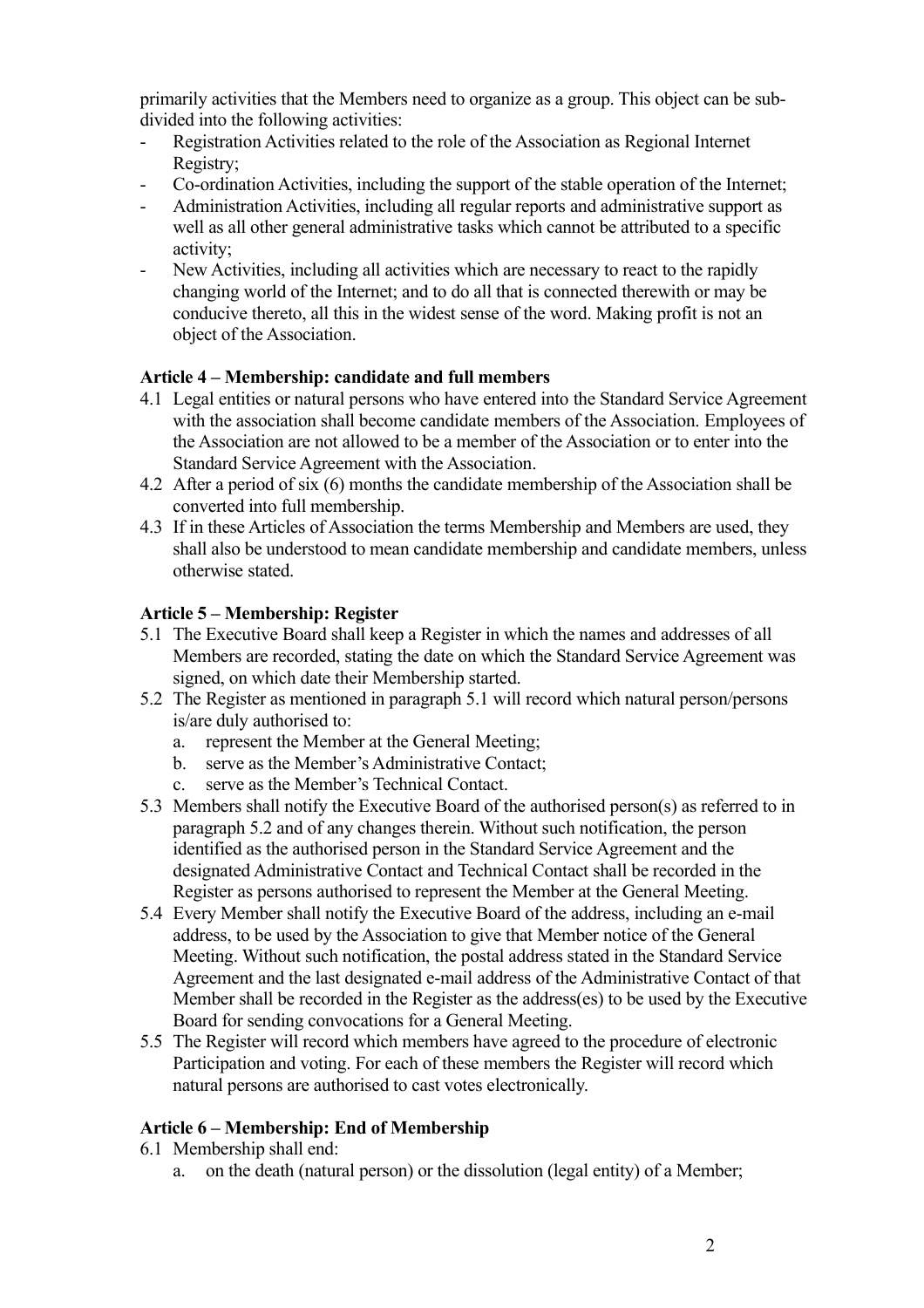- b. by notice of termination by the Association in accordance with this article;
- c. by notice of termination by the Member in accordance with this article;
- d. by notice of termination upon termination of the Standard Service Agreement with the Association;
- e. by notice of termination if the Membership is no longer possible due to legal or statutory restrictions; or
- f. if the Member is a natural person: by notice of termination upon the person becoming an employee of the Association.
- 6.2 The Association may give notice of termination of Membership if the Association cannot reasonably be required to continue the Membership. Notice of termination by the Association shall be given by the Executive Board, which must observe a reasonable period of notice. The length of such notice shall be dependent on the severity of the reason for termination. In the event the Membership is terminated pursuant to paragraph 6.1 e or 6.1f, notice of termination may be given with immediate effect.
- 6.3 Notice of termination of Membership by a Member may only be given with three months' notice. However, said Member can terminate his Membership with immediate effect (by notice of termination) if the Member cannot reasonably be required to continue the Membership.
- 6.4 If the applicable notice period as referred to in the provisions of the preceding paragraphs is not observed, the Membership shall terminate at the earliest time possible after the date on which notice was given.
- 6.5 A Member may immediately terminate his Membership without observing any period of notice within one month after having become aware or after having been notified of a resolution restricting his rights or increasing his obligations, in which case the resolution shall not apply to him. However, the Members shall not have such right to immediately terminate their Membership within one month if it concerns a resolution which alters the rights and obligations relating to the annual contribution (service fee).
- 6.6 If Membership ends in the course of a financial year of the Association, the annual contribution shall nevertheless remain due by the Member in full.

### **Article 7 – Membership: Contribution and Obligations**

- 7.1 The Members shall be obliged to pay an annual contribution pursuant to the Charging Scheme as referred to in the Standard Service Agreement. Each Charging Scheme adopted by the General Meeting shall continue to apply until a new Charging Scheme has been adopted.
- 7.2 Failure to pay (part of) the annual contribution will automatically result in suspension of the Member, during which period the Member cannot attend the General Meeting nor exercise his voting rights.
- 7.3 The Executive Board may attach obligations to the Membership of the Association, provided that these obligations contribute to the realisation of the objects of the Association.

### **Article 8 – Executive Board: General**

- 8.1 Subject to the restrictions under the Articles of Association the Executive Board shall be charged with the management of the Association, including, but not limited to, the adoption and, where necessary, amendment of the budget and Activity Plan.
- 8.2 The Executive Board of the Association shall consist of at least three and at most five natural persons. They shall be members of the Board in a personal capacity and do not have to be Members of the Association. Employees of the Association cannot be appointed members of the Executive Board.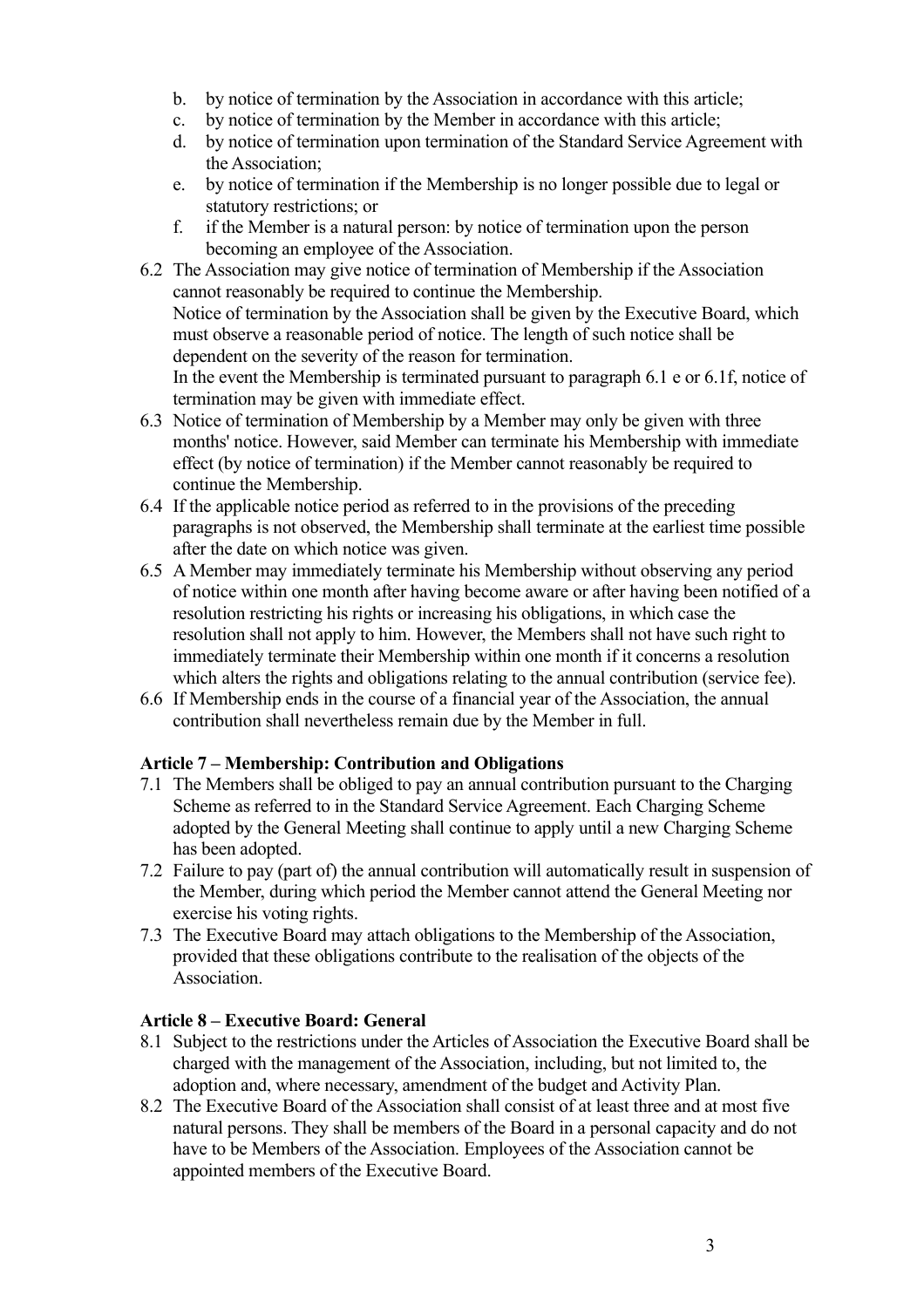- 8.3 The Executive Board shall designate from its midst a chair, a secretary and a treasurer.
- 8.4 The secretary shall keep minutes of the proceedings at all meetings of the Executive Board. The minutes shall be sent to the Executive Board members and shall be adopted by them In Writing as soon as possible after the meeting. Within two weeks of adoption the minutes of an Executive Board meeting shall be published on the website of the Association.

#### **Article 9 – Executive Board: Appointment, Suspension and Dismissal**

- 9.1 The members of the Executive Board shall be appointed by the General Meeting from a list of nominees to be drawn up by the Members. A nomination for the appointment of a member of the Executive Board shall need the written support of at least five Members and shall be submitted no later than three weeks before the General Meeting and shall need the written support of at least five Members. If three weeks before the General Meeting the number of candidates nominated for appointment as referred to above does not exceed the number of vacancies, the Executive Board shall have to nominate one or more candidates for appointment so that the total number of proposed candidates shall exceed the number of Executive Board members to be appointed by the General Meeting.
- 9.2 If the members or the Executive Board should fail to draw up a list of nominees within three months after the vacancy has occurred, the General Meeting may appoint a member of the Executive Board at its own discretion.
- 9.3 The Executive Board may decide to appoint natural persons as advisers to the Executive Board. An adviser to the Executive Board can attend all Executive Board meetings. He/she can advise the Executive Board on all subjects. An adviser to the Executive Board is not an Executive Board member and therefore does not have the right to vote at meetings of the Executive Board.
- 9.4 A member of the Executive Board may be suspended or dismissed by the General Meeting at any time. A resolution to suspend or dismiss a member of the Executive Board shall require a majority of at least two thirds of the votes cast.
- 9.5 Any suspension may be extended one or more times, but may not last longer than three months in total. If at the end of that period no decision has been taken on termination of the suspension or on dismissal, the suspension shall end.
- 9.6 The membership in the Executive Board shall become effective at the end of the General Meeting at which the member was appointed and shall automatically terminate at the end of the Annual Meeting in the third calendar year after the year in which the Executive Board member was appointed. An Executive Board member shall be eligible for immediate re-appointment.
- 9.7 If a member of the Executive Board is appointed to an interim vacancy, then in derogation of paragraph 9.6 membership shall terminate at the end of the Annual Meeting in the third calendar year after the year in which his/her predecessor was appointed.
- 9.8 If a member of the Executive Board is appointed to a vacancy which was not filled prior to his/her appointment, then in derogation of paragraph 9.6 membership shall terminate at the end of the Annual Meeting in the calendar year as determined by the Executive Board in accordance with a schedule of appointment and termination to be drawn up by the Executive Board.
- 9.9 Furthermore, membership in the Executive Board shall end by a three months notice of termination by this Executive Board member or by his/her death.

#### **Article 10 – Executive Board: Authority and Representation**

10.1 The Executive Board shall have full authority provided there are at least two members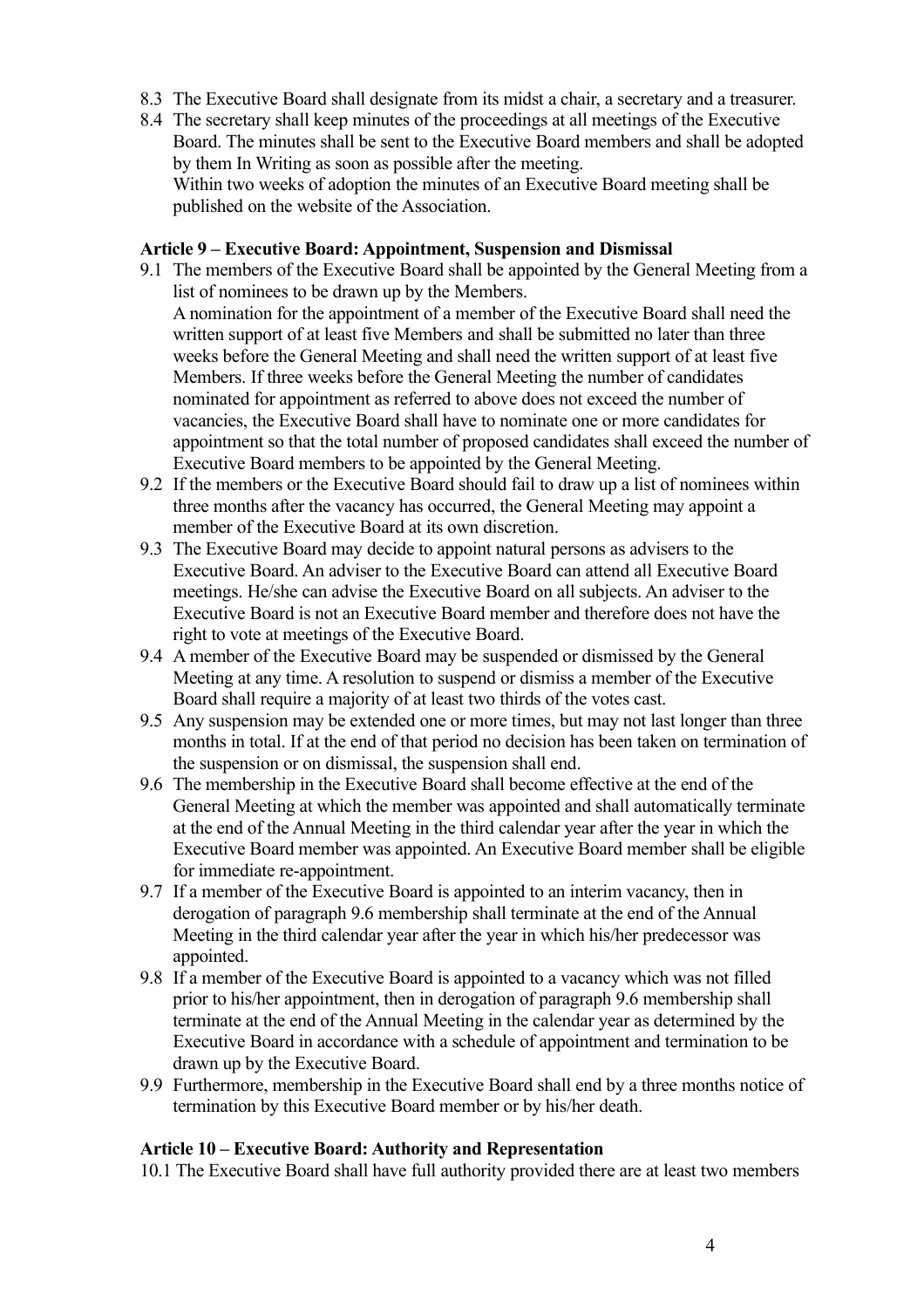of the Executive Board left. If there are fewer than three members left, the Executive Board shall as soon as possible convene a General Meeting at which one or more new Executive Board members shall be appointed.

- 10.2 The Executive Board may, at its own discretion, consult the Members about any decisions it plans to take.
- 10.3 Subject to the prior approval of the General Meeting the Executive Board has authority to enter into agreements to purchase, dispose of or encumber registered property or to enter into agreements whereby the Association commits itself as guarantor or joint and several debtor, warrants performance by a third party or undertakes to provide security for a debt of a third party. The said approval shall also apply to the authority to represent the Association in respect of such acts.
- 10.4 The authority to represent the Association shall be vested in the Executive Board. Two members of the Executive Board, acting jointly, shall also be authorised to represent the **Association**

However, in all matters in which the Association has a conflict of interest with one or more members of the Executive Board, the General Meeting may designate one or more persons in order to represent the Association.

10.5 Acts by the Association intended to have legal effect against a Member of the Association or a member of the Executive Board shall be put In Writing.

#### **Article 11 – Approval of Resolutions of the Executive Board**

- 11.1 The General Meeting shall be authorised to subject resolutions of the Executive Board other than those mentioned in paragraph 10.3 - to its approval. These resolutions shall be clearly specified and notified to the Executive Board In Writing.
- 11.2 The lack of approval as referred to in paragraph 11.1 does not affect the representative authority of the Executive Board or its members.

#### **Article 12 – Management Team**

- 12.1 The Executive Board shall appoint a Management Team consisting of one or more Managing Directors who shall be employed by the Association.
- 12.2 The Executive Board shall delegate to the Management Team all operational decisions with respect to the Standard Service Agreements.
- 12.3 The Executive Board may delegate other powers to the Management Team and give a limited power to one or more members of the Management Team to represent the Association.
- 12.4 There is an arbitration procedure in place for the settlement of disputes between Members of the Association on the one hand and the Management Team on the other regarding decisions of the Management Team with respect to the Standard Service Agreements.

The Executive Board may appoint new arbiters to the arbitration pool, propose the dismissal of current arbiters and propose changes the arbitration procedure. The authority to approve new arbiters, to dismiss current arbiters or to change the arbitration procedure is vested in the General Meeting.

- 12.5 The Management Team will be invited to attend the meetings of the Executive Board.
- 12.6 The remuneration and further conditions of employment for each member of the Management Team shall be determined by the Executive Board.
- 12.7 The Executive board may lay down regulations regarding the duties of the Management Team or the individual members of the Management Team.

#### **Article 13 – Financial Year. Financial Report. Annual Report**

13.1 The financial year of the Association shall coincide with the calendar year.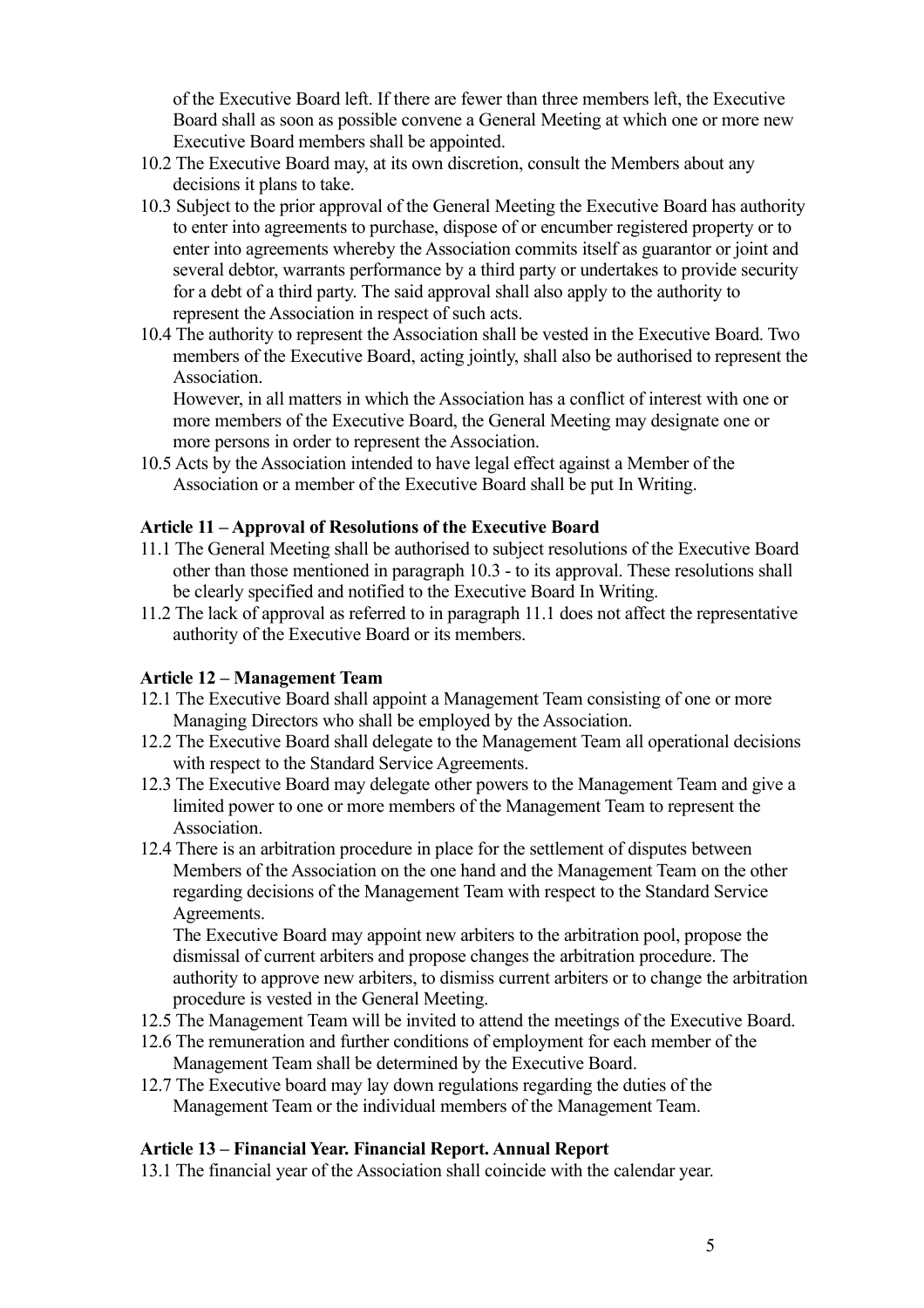- 13.2 The Executive Board shall keep notes in respect of the financial position of the Association in such a manner that the rights and obligations of the Association can be ascertained at any time.
- 13.3 At the Annual Meeting the Executive Board shall submit an Annual Report on the course of business of the Association and on the policy conducted.
- 13.4 The Executive Board shall submit the Financial Report and Audit Report for the approval of the Annual Meeting. These documents shall be signed by the members of the Executive Board; if one or more signatures are missing, this shall be stated giving the reason(s).
- 13.5 After expiration of the period as referred to in paragraph 14.2, any Member of the Association may commence legal proceedings against all the members of the Executive Board in order to enforce the obligations as stated in paragraph 13.3 and 13.4.
- 13.6 The Executive Board shall keep the records referred to in this article for the legally required period.

#### **Article 14 – General Meeting: General Meetings. Annual Meetings. Extraordinary General Meetings**

- 14.1 All powers of the Association not conferred in other constituent bodies by law or by these Articles of Association shall be vested in the General Meeting.
- 14.2 The Annual Meeting shall be held within six months after the end of the financial year. If the General Meeting has decided to extend this period pursuant to the provisions of paragraph 15.5(a), the Annual Meeting shall be held no later than on the day on which the period of extension ends.
- 14.3 Extraordinary General Meetings shall be held as often as the Executive Board deems necessary.

#### **Article 15 – General Meeting: Convocations. Agenda. Resolutions**

- 15.1 The Executive Board shall send the convocations for the General Meeting, including the agenda containing the subjects for the General Meeting, a URL to the verbatim text of the proposed resolutions and, if applicable, the draft Activity Plan and draft budget, to the Members at least four weeks before the Meeting. In the event the Executive Board does not have full authority under paragraph 10.1 of these Articles of Association, the authority to convoke a meeting shall be vested in the Management Team.
- 15.2 General Meetings shall be convened by the Executive Board by e-mails sent to the email addresses as recorded in the Register (see article 5).
- 15.3 The agenda for the Annual Meeting shall include the following subjects:
	- a. the adoption of the Financial Report;
	- b. the discharge of the Executive Board with regard to its actions as they appear from the Annual Report;
	- c. the filling of any vacancies in the Executive Board.
- 15.4 The following subjects shall be placed on the agenda for the Annual Meeting or on the agenda for another General Meeting to be held in the same calendar year:
	- a. a discussion of the draft Activity Plan and draft budget after a presentation by the Executive Board;
	- b. the adoption of the Charging Scheme with respect to the coming financial year upon proposal of the Executive Board;
	- c. a discussion of the policy and the quality of services (to be) rendered by the Association.
- 15.5 If applicable, the agenda for the Annual Meeting or another General Meeting shall also include the following subjects: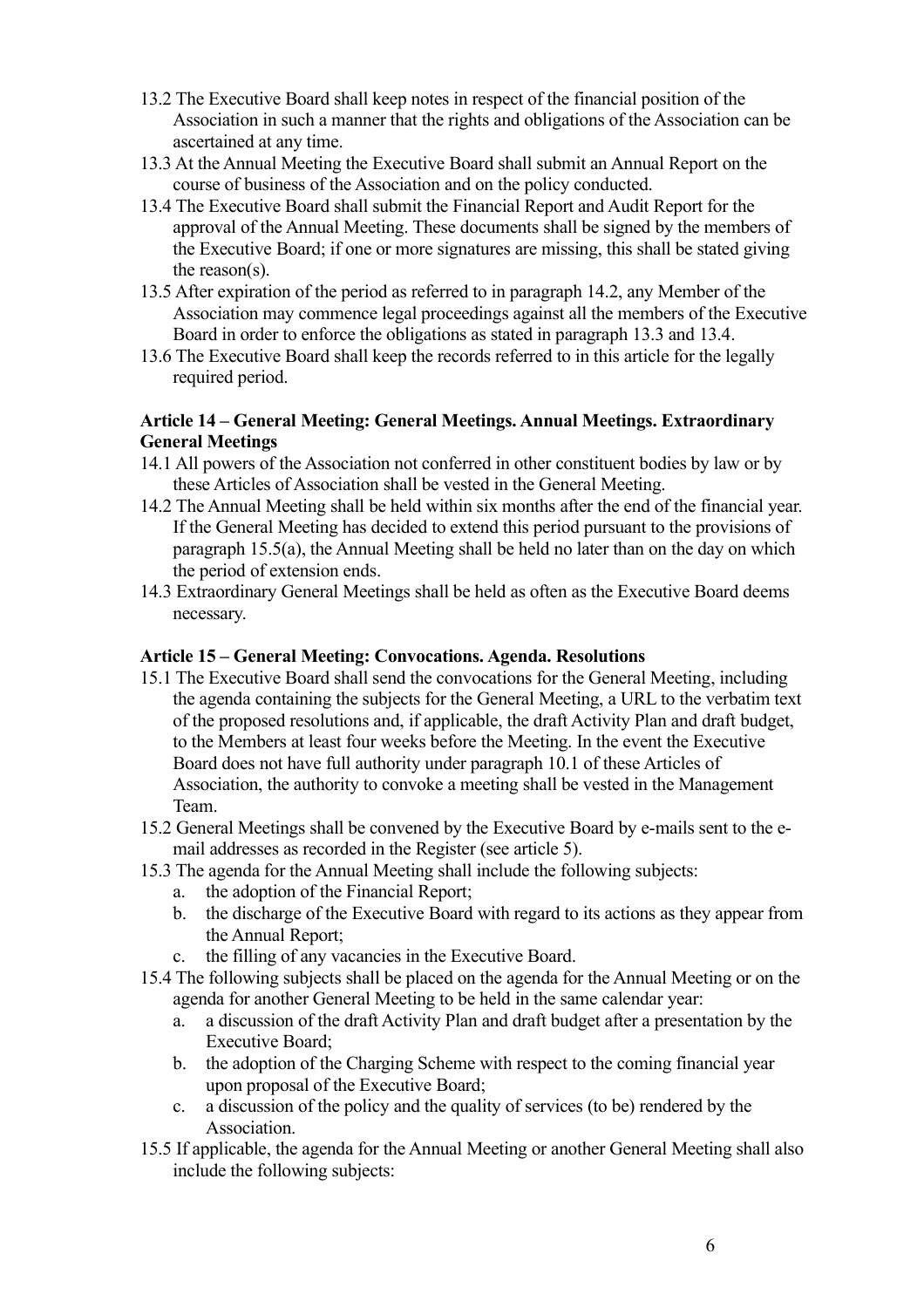- a. the extension of the period within which the Executive Board shall submit the Annual Report (as referred to in paragraph 14.2), which shall also constitute an extension of the period within which the Annual Meeting - at which the Annual Report is to be submitted - shall be held;
- b. the filling of any vacancies in the Executive Board;
- c. upon proposal by the Executive Board: adoption of amendments to the Standard Service Agreement;
- d. upon proposal by the Executive Board: approval of new arbiters and/or dismissal of current arbiters and/or adoption of amendments to the arbitration procedure;
- e. other proposals and/or discussion points put forward by the Executive Board or (a group of) Members of the Association (pursuant to paragraph 15.6) and announced in the convocation for the Meeting.
- 15.6 On the written application of a group of Members who are jointly entitled to cast at least two percent (2%) of the total number of possible votes, other subjects will be added to the agenda. Such an application, accompanied by the verbatim text of the resolutions proposed by the said Members, shall have to be sent to the Executive Board at least two weeks before the Meeting.

The Executive Board shall immediately send the verbatim text of the resolutions proposed by the said Members to all the Members of the Association.

- 15.7 The General Meeting may only vote on resolutions with respect to subjects for which the verbatim text of the related proposed resolutions has been sent to the Members in the manner set out above.
- 15.8 On the written application of a group of Members who are jointly entitled to cast at least one-tenth (10%) of the total number of possible votes, the Executive Board shall convene a General Meeting within a period of four weeks. If the application has not been complied with within fourteen days, the applicants may then proceed to convene the Meeting themselves in the manner in which the General Meeting is convened by the Executive Board.
- 15.9 As long as all the Members of the Association are present or represented at a General Meeting, (legally) valid resolutions can be passed on all subjects brought up for discussion, even if the formalities prescribed by law or by these Articles of Association for the convocation and holding of Meetings have not been complied with, provided such resolutions are passed unanimously.

### **Article 16 – General Meeting: Location. Admittance. Voting rights**

- 16.1 All General Meetings (including the Annual Meetings) shall be held in the place where the Association has its official seat, unless the Executive Board decides otherwise and states the place where the General Meeting is to be held in the convocation letter/email.
- 16.2 Each Member of the Association, provided he/she has not been suspended, and each member of the Executive Board, whether or not Member of the Association, shall be entitled to attend the General Meeting. Members may be represented by the persons referred to in paragraph 16.4. Supporters as defined in Article 1 shall be entitled to attend the General Meeting as observers, without voting rights.
- The chair of the General Meeting shall decide on the admittance of other persons.
- 16.3 Members and Supporters who wish to attend the Meeting shall notify the Executive Board hereof.

If the Member at this Meeting:

is to be represented by one or more employees or directors, the notification shall state the name(s) of the employee(s) or director(s) and specify who is allowed to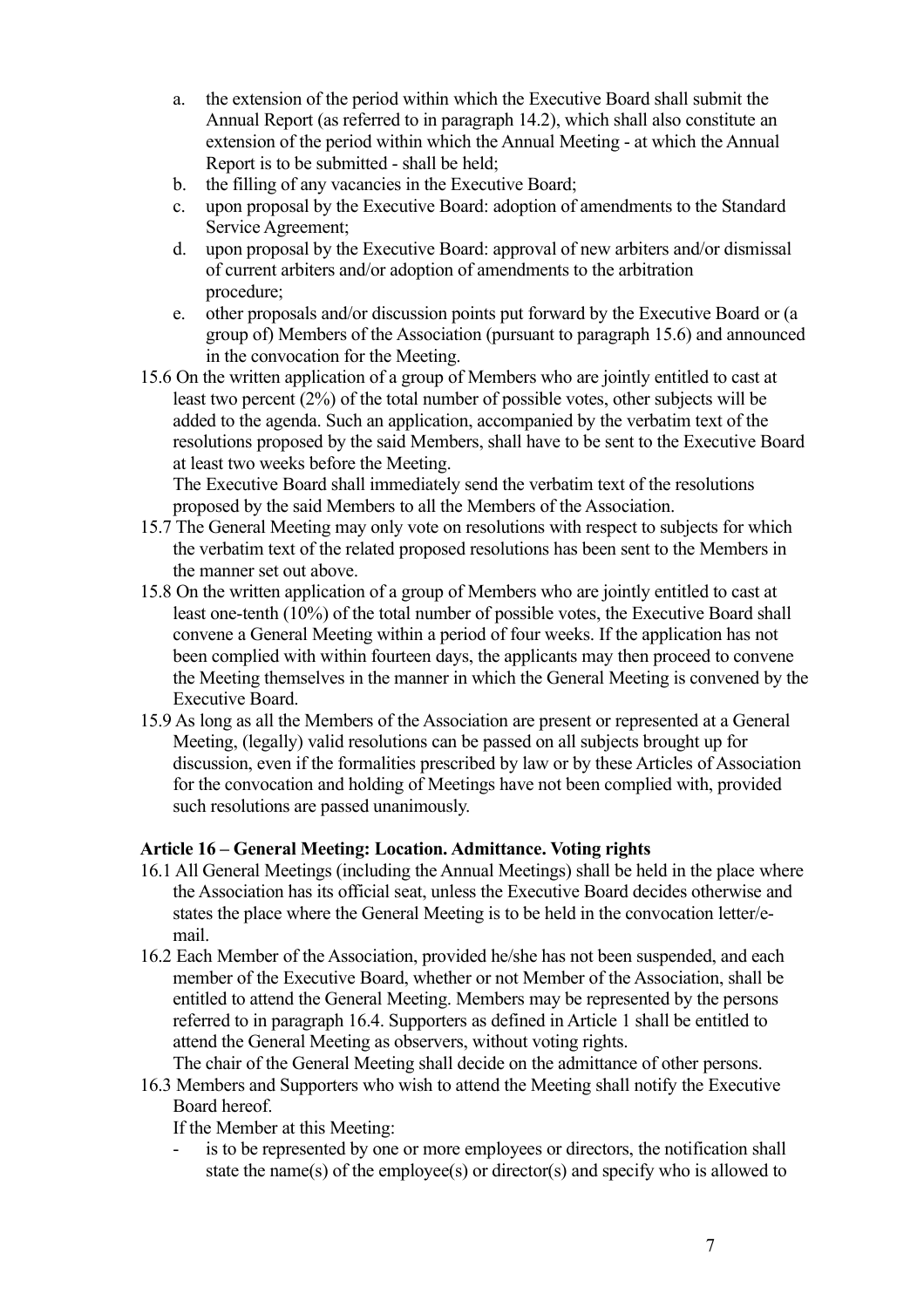exercise the voting right on behalf of that Member;

- is to be represented by a proxy, the notification has to be submitted no later than two weeks before the Meeting and shall state the name and address of the proxy. An employee of the Association cannot be a proxy.

16.4 The right to attend a General Meeting is limited to:

- a. in the case of a Member/natural person: the Member;
- b. in the case of a Member/legal entity: the natural person recorded as representative of said Member in the Register of the Association (see article 5);
- c. the employee(s) of the Member as stated in the notification referred to in article 16.3;
- d. an employee or director of the Member who submits proof before the commencement of the General Meeting that he/she is duly authorised to attend the General Meeting on behalf of the Member;
- e. a proxy as stated in the notification referred to in paragraph 16.3;
- f. in the case of a Supporter/natural person: the Supporter;
- g. an employee or director of the Supporter who submits proof before the commencement of the General Meeting that he/she is duly authorised to attend the General Meeting on behalf of the Supporter;
- h. other persons admitted by the chair of the General Meeting.
- 16.5 The right to exercise voting rights at a General Meeting is limited to:
	- a. in the case of a Member/natural person: the Member;
	- b. in the case of a Member/legal entity: the natural person recorded as representative of said Member in the Register of the Association (see article 5);
	- c. an employee or director of a Member who is authorised to exercise the voting right pursuant to the statement in the notification referred to in paragraph 16.3;
	- d. an employee or director who submits proof before the commencement of the General Meeting that he/she is duly authorised to exercise the voting rights for said Member;
	- e. a proxy as stated in the notification referred to in paragraph 16.3 and who physically attends the General Meeting.

If there are two or more persons entitled to vote present for one Member at a General Meeting, the person first registered for voting at the General Meeting shall be deemed to have the right to vote for that Member.

- 16.6 All natural persons who wish to attend the General Meeting and/or to exercise the right to vote at the General Meeting may be required to submit proof of their identity. All natural persons who wish to exercise the right to vote via electronic means will be required to submit proof of their identity, no later than 24 hours before the General Meeting.
- 16.7 Each Member of the Association who has not been suspended shall have one vote. Candidate Members shall not have the right to vote.
- 16.8 A proxy (as referred to in paragraph 16.5 (e)) may not cast more than one percent (1%) of the total number of possible votes of all Members of the Association, regardless of whether or not they are present or represented at the Meeting.
- 16.9 A member of the Executive Board who is not a Member of the Association or a representative of a Member of the Association shall have the right to advise the General Meeting.

### **Article 17 – General Meeting: Electronic participation and voting**

17.1 In addition to the possibility of the members to physically attend the meeting, the Executive Board may decide to open the possibility for the Members to attend the General Meeting through electronic means at a remote location and to vote through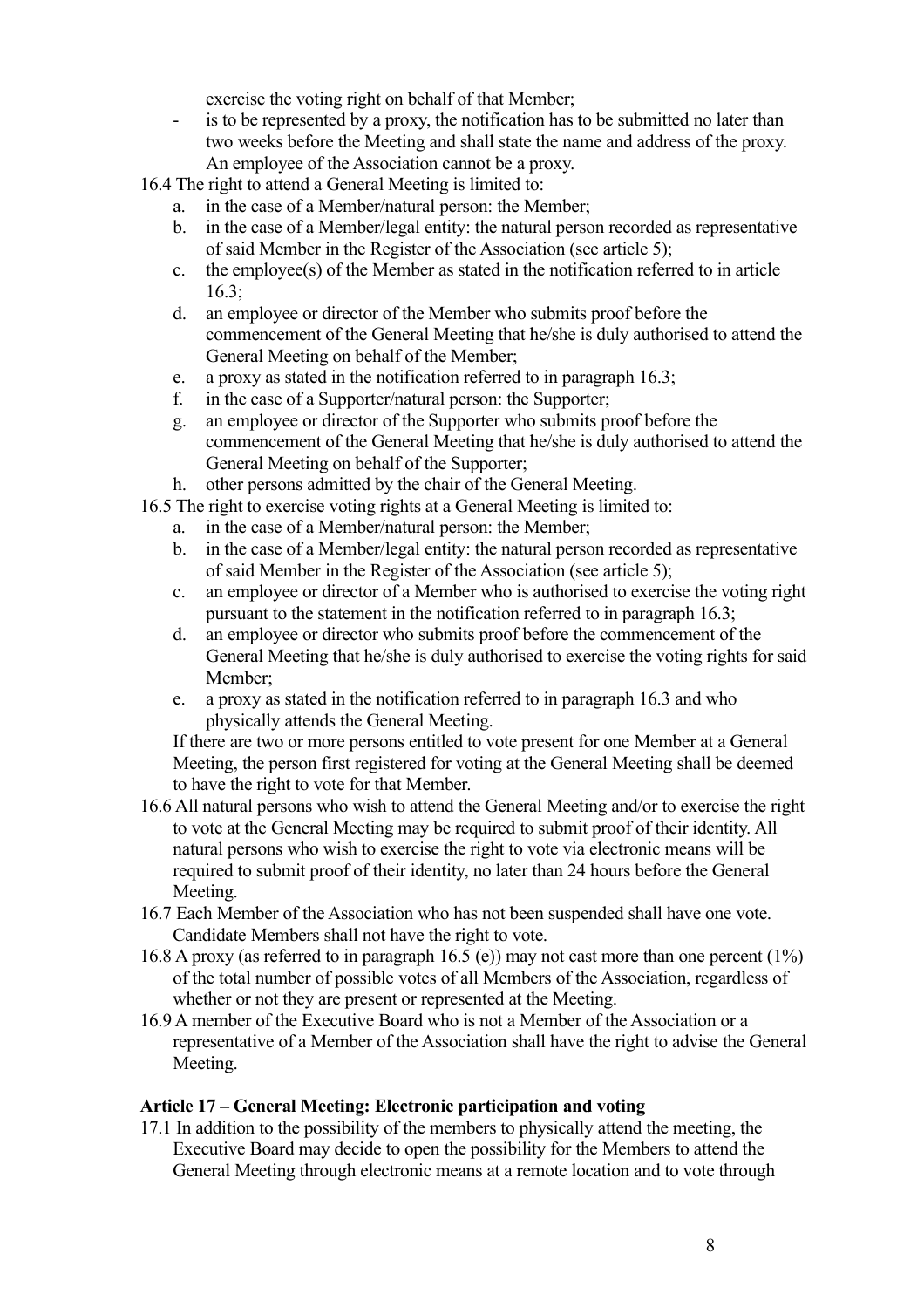electronic means from a remote location for resolutions as specified by the Executive Board. Also, the Executive Board may decide to allow the Members in physical attendance at the General Meeting to cast their votes through electronic means. In addition the Executive Board may decide to open the possibility for the Members to electronically participate in deliberation at the General Meeting. The Executive Board shall regulate the (technical) procedure and the requirements for electronic attendance, voting and/or deliberation.

- 17.2 Members who are not yet registered as such in the register of members of the association (see paragraph 5.5) who wish to use the possibility to participate through electronic means in the General Meeting and vote electronically must express their agreement with the procedure and the requirements prior to the vote being cast and no later than 24 hours before the General Meeting. Such agreement will be recorded in the register of members of the association (see paragraph 5.5).
- 17.3 The possibility to electronically participate, vote and/or deliberate in the General Meeting is without prejudice to the right of said member to (always) physically attend or to be represented by proxy at the General Meeting, subject to the conditions as stated in Article 16. If a Member physically attends or is represented by proxy at the General Meeting, the right to vote for that Member will be with that natural person that physically attends the General Meeting or by the proxy holder representing him, respectively.

#### **Article 18 – General Meeting: Voting**

- 18.1 Except where otherwise stipulated by these Articles of Association or by law, all resolutions shall be adopted by an absolute majority of the votes cast, i.e. greater than fifty percent (50%) of the votes cast.
- 18.2 The chair's verdict on the result of a vote as pronounced at the General Meeting shall be final and binding. The same shall apply to the chair's verdict as pronounced at the General Meeting on the content of an adopted resolution insofar as the Meeting voted on a proposal not recorded In Writing in a General Meeting at which all the Members of the Association are present or represented, as meant in paragraph 15.9.
- 18.3 If, however, the correctness of that verdict as mentioned in paragraph 18.2 is challenged immediately after its pronouncement, a new vote shall be taken if so desired by the absolute majority at the Meeting or, if the original vote was not taken per capita or by ballot, by someone present who was entitled to vote. As a result of such a new vote the original vote shall be void.
- 18.4 If it is an election of persons the following method is used. The voter ranks the candidate(s) in order of preference (first choice, second choice, etc.). If, after the first round of voting, no candidate has an absolute majority, the candidate with the least number of votes is dropped and all ballots assigned to that candidate are recounted. The next preference of each of those voters is used to reassign their vote to one of the remaining candidates. This process is repeated until a candidate achieves an absolute majority vote (*Instant Runoff Voting*).

If more than one person received the smallest number of votes in a voting round, it shall be decided by drawing lots which of these persons shall not participate in the following round. If the votes tie in an election between two persons, it shall be decided by drawing lots who is elected.

In the case of multiple seat elections there will be a separate election process for each seat on the basis of only one election round in which (1) all the votes for all seats are being cast and (2) the ranking by the voter of the candidate(s) in order of preference will be the same for each seat. The winner of a seat will not be eligible for another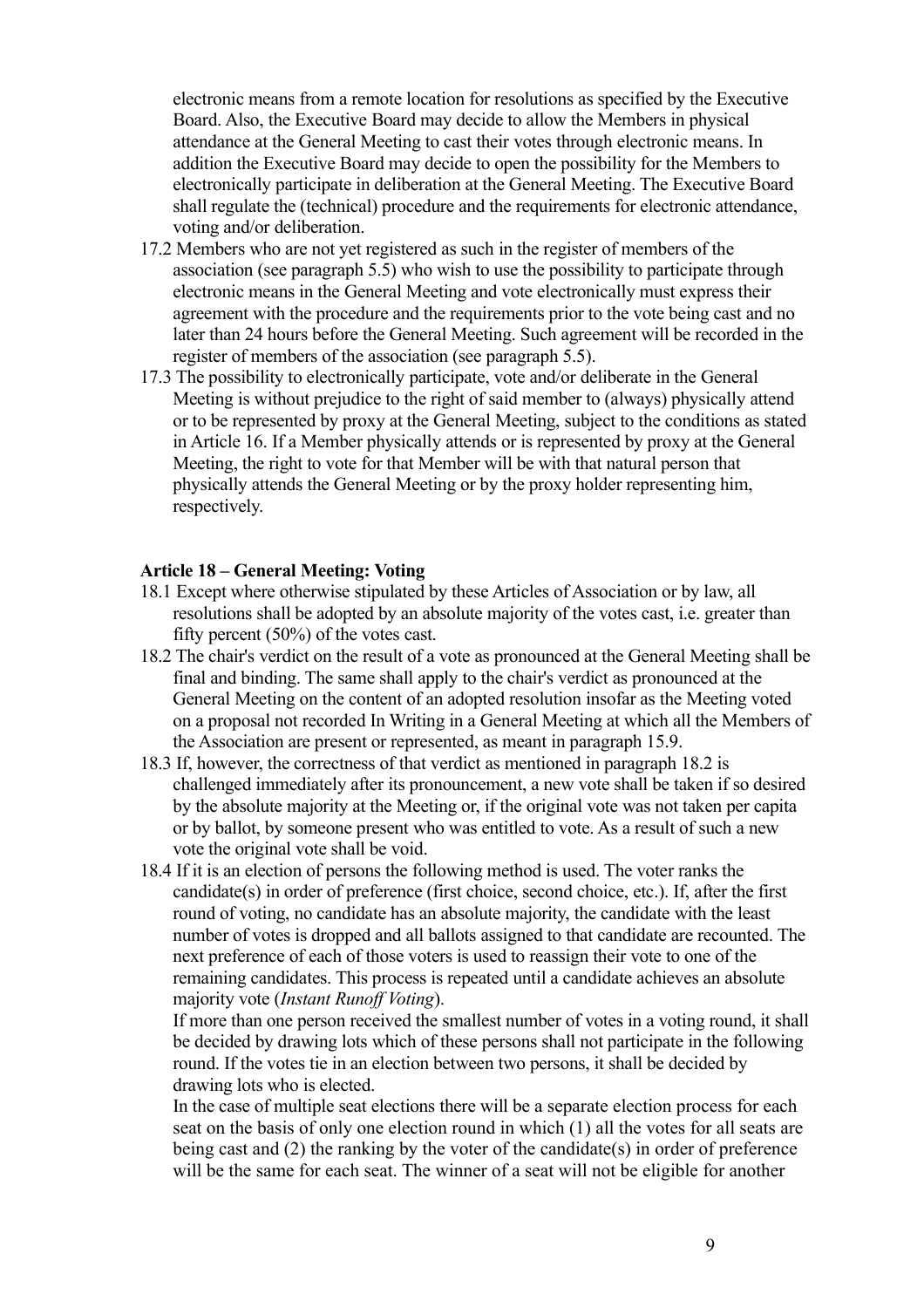seat.

- 18.5 If the votes tie on subjects other than an election of persons, the proposal shall be considered to have been rejected.
- 18.6 The chair shall decide on the method of voting in accordance with this paragraph. A vote may be taken by ballot or by a show of hands. If it concerns an election of persons or the voting is taking place through electronic means, the vote shall be taken by ballot. The chair shall be entitled to decide that votes on other issues shall also be taken by ballot. A ballot within the meaning of this article shall take place by means of closed, unsigned ballots.

Resolutions may be passed by acclamation, unless a person who is entitled to vote demands a vote by ballot or by show of hands.

Each Member has the option to vote either at the General Meeting or by sending a ballot by electronic means to the Association in accordance with the procedure and requirements as outlined in Article 17. An incoming ballot by electronic means shall be valid only if received during the allotted time for the electronic voting at the General Meeting. Once a vote is cast, the vote cannot be amended.

18.7 Abstentions and invalid votes shall be considered as not having been cast. All votes, both valid and invalid, and all abstentions shall be recorded in the minutes.

### **Article 19 – General Meeting: Chair. Minutes**

- 19.1 The General Meetings shall be presided over by the chair of the Executive Board; in the event that the chair of the Executive Board is absent, the longest serving member of the Executive Board who is present at the Meeting shall act as chair.
- 19.2 If no chair has been designated in accordance with paragraph 19.1, the Meeting shall itself choose a chair. Until such time the oldest natural person present at the Meeting who is a Member of the Association or a representative of a Member of the Association (as referred to in paragraph  $16.4(b)$ , (c) and (d)) shall act as chair.
- 19.3 The Executive Board shall keep records of the resolutions passed. If the Executive Board is not present at a Meeting, the chair of the meeting shall provide the Executive Board with a transcript of the text of the resolutions passed as soon as possible after the Meeting. The records shall be made available for inspection on the Association's website.

### **Article 20 – General Meeting: Passing of Resolutions Without Holding a Meeting**

- 20.1 All resolutions adopted In Writing by the Members without holding a Meeting shall have the same legal effect as a resolution passed at a Meeting, provided they were passed after the Executive Board was notified thereof and while duly observing the provisions in these Articles of Association and, furthermore, provided they were passed with the unanimous vote of all the Members.
- 20.2 The Executive Board shall keep records of the resolutions thus passed. Paragraph 19.3 shall apply accordingly.

#### **Article 21 – Amendment of the Articles of Association and Dissolution**

- 21.1 No amendments of the Articles of Association may be made other than by a resolution of a General Meeting convoked by a notice stating that an amendment of the Articles of Association will be proposed at the General Meeting. The above will accordingly apply to a resolution to dissolve the Association.
- 21.2 A copy of the proposal, stating the proposed amendment(s) verbatim, must be deposited - at a location suitable for that purpose - by the persons convoking such a General Meeting at least four weeks before the Meeting for inspection by the Members until the end of the Meeting. Furthermore, a copy as referred to in the previous sentence shall be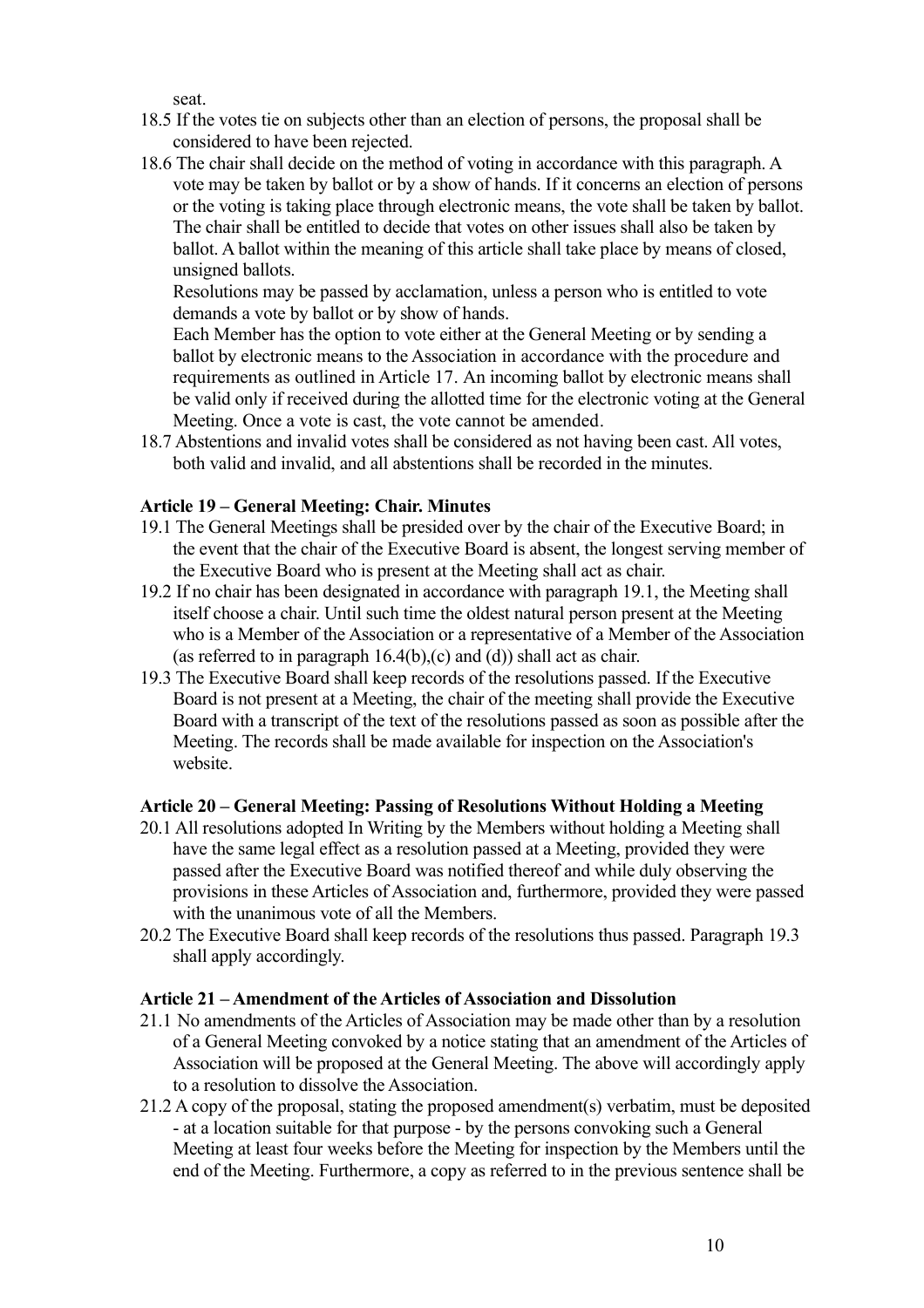sent to all the Members In Writing simultaneously with the notice as referred to in paragraph 21.1.

- 21.3 A resolution to amend the Articles of Association or to dissolve the Association shall require a majority of at least two thirds of the votes cast.
- 21.4 The amendment of the Articles of Association shall take effect only upon the execution of a notarial deed of amendment. Each member of the Executive Board shall be authorised to have such a deed executed.

### **Article 22 – Liquidation / Winding up**

- 22.1 The liquidation/winding up of the Association shall be governed by the provisions of the laws of the Netherlands, especially the provisions of section 2:19 of the Dutch Civil Code: "Dissolution".
- 22.2 If applicable, the credit balance after liquidation/winding up will either be redistributed among the Members or be put in an independent foundation for the support of the Internet or for purposes most in keeping with the objects of the Association, as determined by the General Meeting.

## **Artikel 1 - Definities**

In deze statuten zullen de volgende met hoofdletter geschreven termen de volgende betekenis hebben. Bij verwijzing naar uitsluitend in het Engels opgestelde documenten is de Engelse benaming van deze documenten aangehouden:

- **Accountantsverklaring** betekent: de verklaring met betrekking tot de juistheid van de Jaarrekening zoals vermeld in artikel 2:393 (5) BW verstrekt door een accountant zoals vermeld in artikel 2.393 (1) BW.
- **Activity Plan** betekent: het jaarlijkse plan dat de visie en focus van de vereniging beschrijft, alsmede de huidige activiteiten en de nieuwe activiteiten voor het komende jaar.
- **Algemene Vergadering** betekent: vergadering van de leden van de vereniging, zoals beschreven in artikel 14 van deze Statuten.
- **Charging Scheme** betekent: het document dat de jaarlijkse te betalen contributie (service fee) door de Leden bepaalt.
- **Jaarrekening** betekent: het rapport zoals vermeld in artikel 2:361 BW, bevattende de balans en de winst- en verliesrekening met de toelichting.
- **Jaarvergadering** betekent: de jaarlijkse Algemene Vergadering zoals beschreven in artikel 14.2 van deze Statuten.
- **Jaarverslag** betekent: het rapport zoals vermeld in artikel 2:391 van het Burgerlijk Wetboek ("BW"; jaarverslag), inclusief de Jaarrekening.
- **Leden** betekent: kandidaat Leden of volwaardige Leden van de vereniging, zoals vermeld in artikel 4 van deze Statuten.
- **Ondersteuner** betekent: de rechtspersoon of natuurlijk persoon die een overeenkomst met de vereniging is aangegaan om jaarlijks ter ondersteuning van de vereniging te doneren ("supporter agreement").
- **Schriftelijk** betekent: elke tekstuele boodschap verzonden via huidige methode(s) van (elektronische) communicatie, inclusief post en e-mail, behalve mondelinge communicatie en Short Messaging Service (SMS).
- **Standard Service Agreement (SSA)** betekent: de overeenkomst tussen de vereniging en een Lid.

## **Artikel 2 - De vereniging: Naam en zetel**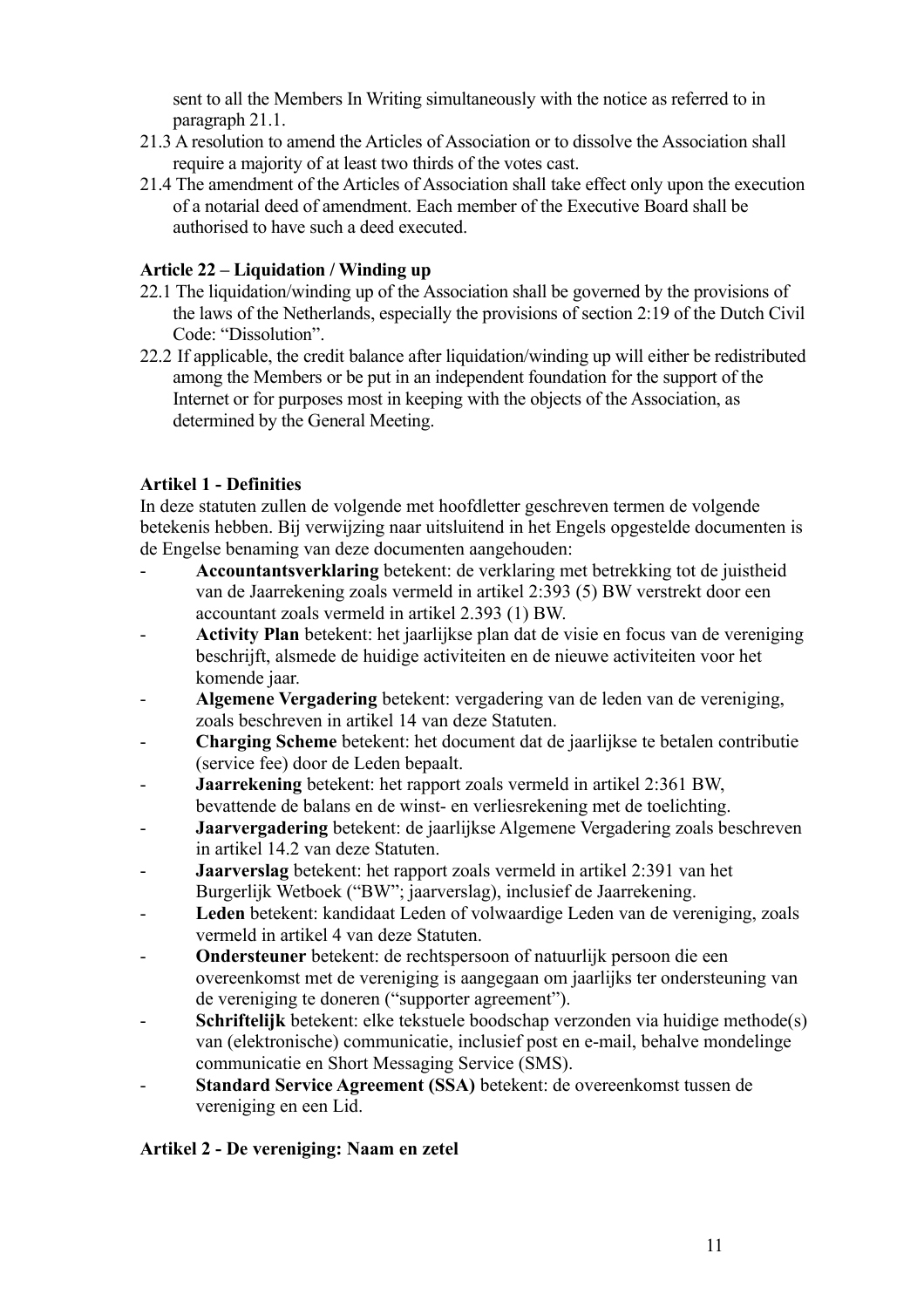2.1 De naam van de vereniging is: **Réseaux IP Européens Network Coordination Centre (RIPE NCC)**. De naam van de vereniging mag afgekort worden tot RIPE NCC. 2.2 De vereniging is gevestigd te Amsterdam, Nederland.

## **Artikel 3 - De vereniging: Doel**

Het doel van de vereniging is het verrichten van activiteiten ten behoeve van de Leden, primair die activiteiten die de Leden moeten organiseren als groep. Dit doel kan worden onderverdeeld in de volgende activiteiten:

- $\triangle$  Registratie Activiteiten, welke zijn verbonden met de rol van de vereniging als Regional Internet Registry;
- $\triangle$  Coördinatie Activiteiten, waaronder begrepen de ondersteuning van een stabiele werking van het Internet;
- $\triangle$  Administratieve Activiteiten, waaronder zowel zijn begrepen alle reguliere rapportages en administratieve ondersteuning alsmede alle overige algemene administratieve taken die niet aan een specifieke activiteit kunnen worden toegewezen;
- $\triangle$  Nieuwe Activiteiten, waaronder alle activiteiten die nodig zijn om te reageren op de snel veranderende wereld van Internet;

en al hetgeen daarmee verband houdt of daaraan bevorderlijk kan zijn, alles in de ruimste zin van het woord. Het maken van winst is geen doel van de vereniging.

## **Artikel 4 - Lidmaatschap: kandidaat en volwaardige leden**

4.1 Rechts- of natuurlijke personen die de Standard Service Agreement met de vereniging aangaan, worden kandidaat leden van de vereniging.

Het is voor werknemers van de vereniging niet toegestaan om Lid te zijn van de vereniging of tot het aangaan van de Standard Service Agreement met de vereniging. 4.2 Na een periode van zes (6) maanden wordt het kandidaat lidmaatschap omgezet in

een volwaardig lidmaatschap.

4.3 Waar in deze Statuten wordt gesproken van lidmaatschap en leden worden daaronder ook kandidaat lidmaatschap en kandidaat leden verstaan, tenzij anders vermeld.

## **Artikel 5 - Lidmaatschap: Register**

5.1 Het Bestuur houdt een Register bij, waarin de namen en adressen van alle Leden worden opgenomen, met vermelding van de datum van ondertekening van de Standard Service Agreement, op welke datum het lidmaatschap is gestart.

5.2 In het Register zoals vermeld in lid 5.1 wordt vastgelegd welke natuurlijke perso(o)n(en) bevoegd is/zijn om:

- a het Lid te vertegenwoordigen op de Algemene Vergadering;
- b als Administrative Contact te dienen van het Lid;
- c als Technical Contact te dienen van het Lid.

5.3 De Leden zullen het Bestuur in kennis stellen van de bevoegde perso(o)n(en) zoals bedoeld in lid 5.2 en van wijzigingen daarvan. Bij afwezigheid van een dergelijke kennisgeving, worden de bevoegde persoon als vermeld in de Standard Service Agreement en de aangewezen Administrative and Technical Contact in het Register opgenomen als de personen bevoegd om het Lid te vertegenwoordigen in de Algemene Vergadering.

5.4 Elk Lid zal de vereniging in kennis stellen van het adres, inclusief een e-mail adres, te gebruiken door de vereniging om het betreffende lid op te roepen voor de Algemene Vergadering. Bij afwezigheid van een dergelijke kennisgeving, worden het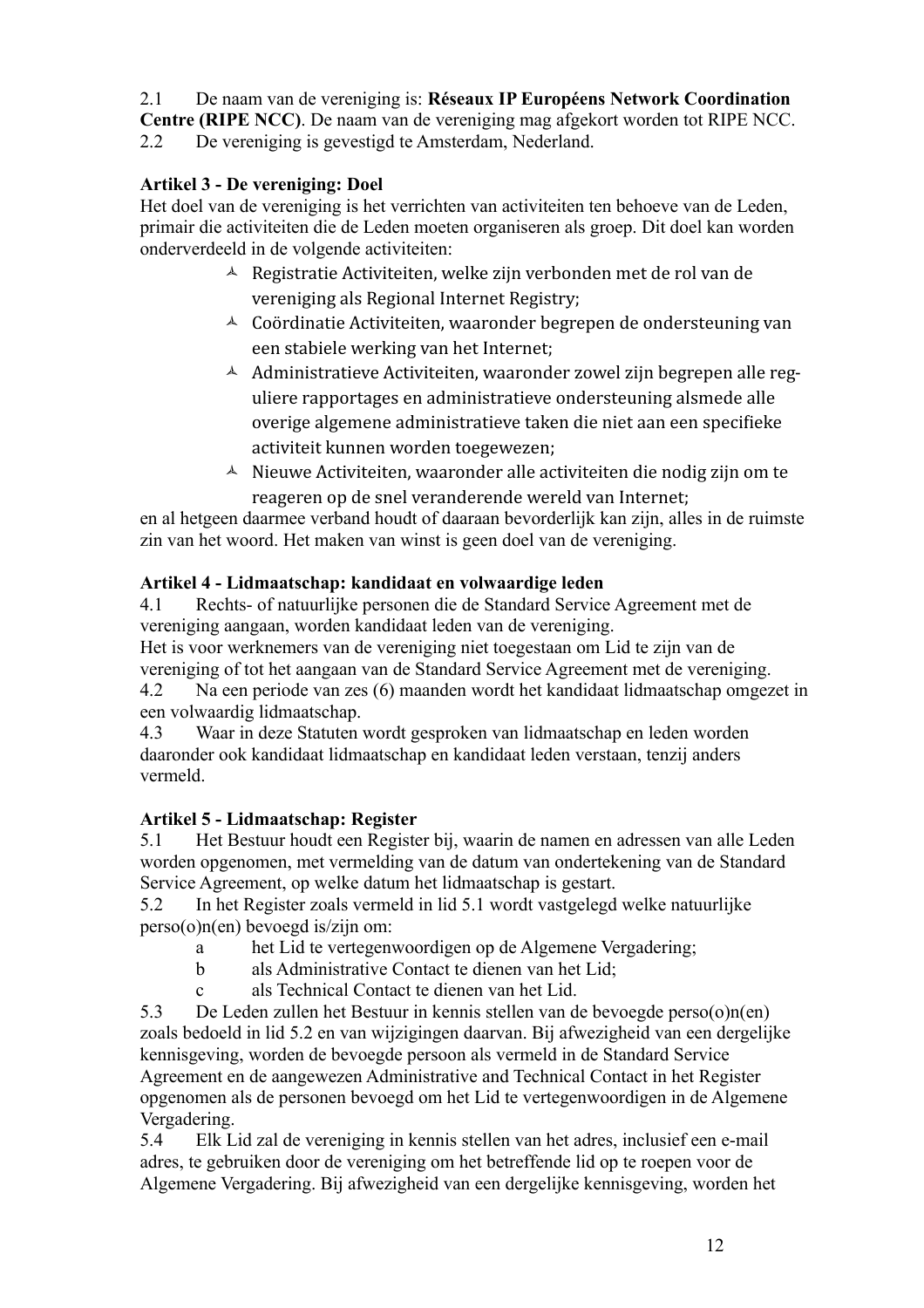postadres zoals vermeld in de Standard Service Agreement en het laatst opgegeven e-mail adres van de Administrative Contact van het Lid opgenomen in het Register als het/de adres(sen) te gebruiken door de vereniging om de oproep voor de Algemene Vergadering naar toe te sturen.

5.5 In het Register zal worden aangetekend welk Lid heeft ingestemd met de procedure over elektronische participatie. In het Register zal worden aangetekend welke natuurlijke personen bevoegd zijn namens deze Leden het stemrecht elektronisch uit te oefenen.

### **Artikel 6 - Lidmaatschap: Einde van het Lidmaatschap**

- 6.1 Het Lidmaatschap eindigt:
	- a door de dood (natuurlijk persoon) of door de ontbinding (rechtspersoon) van het Lid;
	- b door opzegging door de vereniging in overeenstemming met dit artikel;
	- c door opzegging door het Lid in overeenstemming met dit artikel;
	- d door opzegging van de Standard Service Agreement met de vereniging;
	- e door opzegging als het Lidmaatschap niet langer mogelijk is ingevolge wettelijke of statutaire beperkingen; of
	- f indien het een natuurlijk persoon betreft door opzegging ingeval het Lid werknemer wordt van de vereniging.

6.2 De vereniging kan het Lidmaatschap opzeggen indien redelijkerwijs niet van de vereniging kan worden gevergd dat het Lidmaatschap voortduurt.

Opzegging van het Lidmaatschap door de vereniging geschiedt door het Bestuur, waarbij zij een redelijke opzegtermijn in acht moet nemen. Deze termijn hangt af van de zwaarte van de reden voor opzegging.

Ingeval het Lidmaatschap wordt beëindigd door een van de gevallen zoals genoemd in artikel 6.1 onder e of onder f, dan mag de opzegging direct in werking treden.

6.3 Opzegging van het Lidmaatschap door een Lid kan slechts geschieden met inachtneming van een opzegtermijn van drie maanden. Echter, het betreffende Lid kan het Lidmaatschap met onmiddellijke ingang beëindigen (door middel van opzegging) indien redelijkerwijs niet van het Lid kan worden gevergd dat het lidmaatschap voortduurt.

6.4 Indien de van toepassing zijnde opzeggingtermijn als bedoeld in de voorgaande leden van dit artikel niet wordt nageleefd, zal het Lidmaatschap eindigen op het vroegst mogelijk tijdstip na het moment waarop de opzegging heeft plaatsgevonden.

6.5 Een Lid mag, zonder dat hij enige opzegtermijn in acht dient te nemen, binnen een maand nadat bij bekend is geworden met of in kennis is gesteld van een besluit waarbij zijn rechten zijn beperkt of waarbij zijn verplichtingen zijn verzwaard, per direct opzeggen; het besluit is alsdan niet op hem van toepassing. Echter, Leden hebben dit recht om binnen een maand per direct op te zeggen, niet indien het een besluit betreft tot wijziging van de rechten en verplichtingen omtrent de jaarlijkse contributie (service fee). 6.6 Indien het Lidmaatschap in de loop van een boekjaar eindigt, blijft het Lid niettemin de volledige jaarlijkse contributie verschuldigd.

### **Artikel 7 - Lidmaatschap: Contributie en Verplichtingen**

7.1 De Leden zijn gehouden tot het betalen van een jaarlijkse contributie overeenkomstig de Charging Scheme als bedoeld in de Standard Service Agreement. Elke door de Algemene Vergadering vastgestelde Charging Scheme, blijft van kracht totdat een nieuwe Charging Scheme is vastgesteld.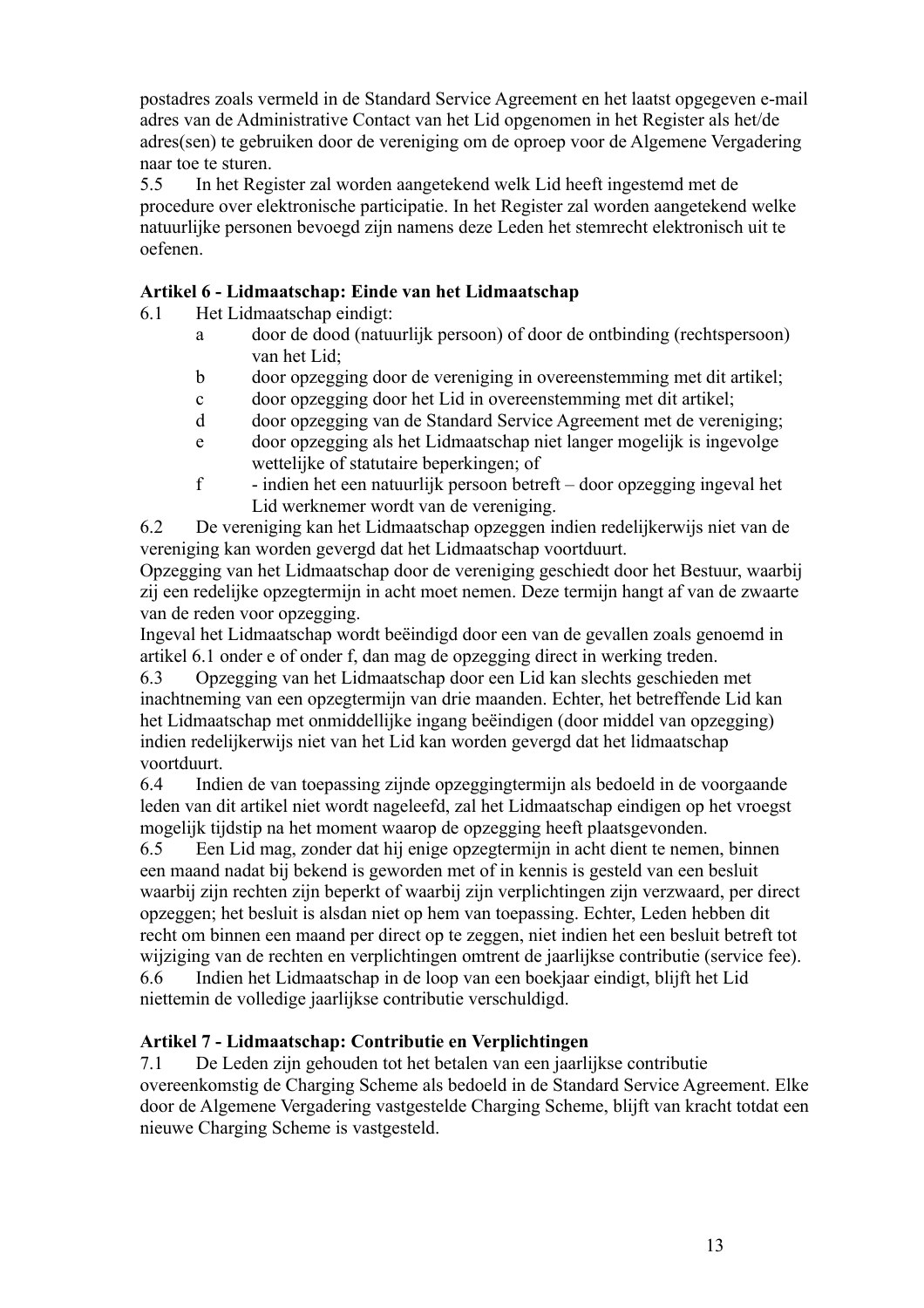7.2 Het achterwege blijven van betaling van (een deel van) de jaarlijkse contributie leidt automatisch tot schorsing van het Lid, gedurende welke periode het Lid geen toegang heeft tot de Algemene Vergadering alsmede zijn stemrecht niet kan uitoefenen. 7.3 Het Bestuur kan verplichtingen aan het Lidmaatschap van de vereniging verbinden, mits deze verplichtingen bijdragen aan de verwezenlijking van de doelen van de vereniging.

## **Artikel 8 - Bestuur: Algemeen**

8.1 Behoudens de beperkingen volgens de Statuten, is het Bestuur belast met het besturen van de vereniging, waaronder maar niet beperkt tot, het vaststellen en zonodig wijzigen van de begroting en het Activity Plan.

8.2 Het Bestuur van de vereniging bestaat uit tenminste drie en ten hoogste vijf natuurlijke personen. Zij hebben op persoonlijke titel zitting in het Bestuur en behoeven geen Lid van de vereniging te zijn. Een werknemer van de vereniging kan niet tot Bestuurslid benoemd worden.

8.3 Het Bestuur wijst uit zijn midden een voorzitter, een secretaris en een penningmeester aan.

8.4 De secretaris zal notulen maken van het verhandelde in elke vergadering van het Bestuur. De notulen worden verzonden naar de Bestuursleden en zullen door hen, zo spoedig mogelijk na de vergadering, Schriftelijk worden vastgesteld.

Binnen twee weken na de vaststelling worden de notulen, van een vergadering van het Bestuur, gepubliceerd op de website van de vereniging.

## **Artikel 9 - Bestuur: Benoeming, Schorsing en Ontslag**

9.1 De Bestuursleden worden door de Algemene Vergadering benoemd uit een door de Leden op te maken kandidatenlijst.

Een voordracht van een kandidaat tot benoeming van een Bestuurslid dient Schriftelijk te worden ondersteund door tenminste vijf Leden en dient uiterlijk drie weken voor de Algemene Vergadering worden ingediend. Indien drie weken voor de Algemene Vergadering het aantal op deze wijze voorgedragen kandidaten niet groter is dan het aantal vacatures, is het Bestuur verplicht een of meer kandidaten voor benoeming voor te dragen, zodat het totaal aantal voorgedragen kandidaten groter is dan het aantal in de Algemene Vergadering te benoemen Bestuursleden.

9.2 Indien de Leden respectievelijk het Bestuur er niet in slagen binnen drie maanden na het ontstaan van de vacature een kandidatenlijst op te stellen, mag de Algemene Vergadering naar eigen goeddunken een Bestuurslid benoemen.

9.3 Het Bestuur kan besluiten tot benoeming van natuurlijke personen tot adviseur van het Bestuur. Een adviseur van het Bestuur mag alle vergaderingen van het Bestuur bijwonen. Hij/zij kan het Bestuur adviseren omtrent alle onderwerpen. Een adviseur van het Bestuur is geen Bestuurslid en heeft derhalve geen stemrecht in vergaderingen van het Bestuur.

9.4 Een Bestuurslid kan te allen tijde door de Algemene Vergadering worden geschorst of ontslagen. Een besluit tot schorsing of ontslag van een Bestuurslid behoeft een meerderheid van ten minste twee derde van de uitgebrachte stemmen.

9.5 Een schorsing kan een of meer malen worden verlengd, doch mag in totaal niet langer duren dan drie maanden. Is na verloop van die periode geen beslissing genomen omtrent de opheffing van de schorsing of over het ontslag, dan eindigt de schorsing.

9.6 Het Bestuurslidmaatschap gaat in aan het einde van de Algemene Vergadering waarop de benoeming heeft plaatsgevonden en eindigt automatisch aan het einde van de Jaarvergadering in het derde kalenderjaar na het jaar waarin het Bestuurslid is benoemd. Een Bestuurslid is terstond herbenoembaar.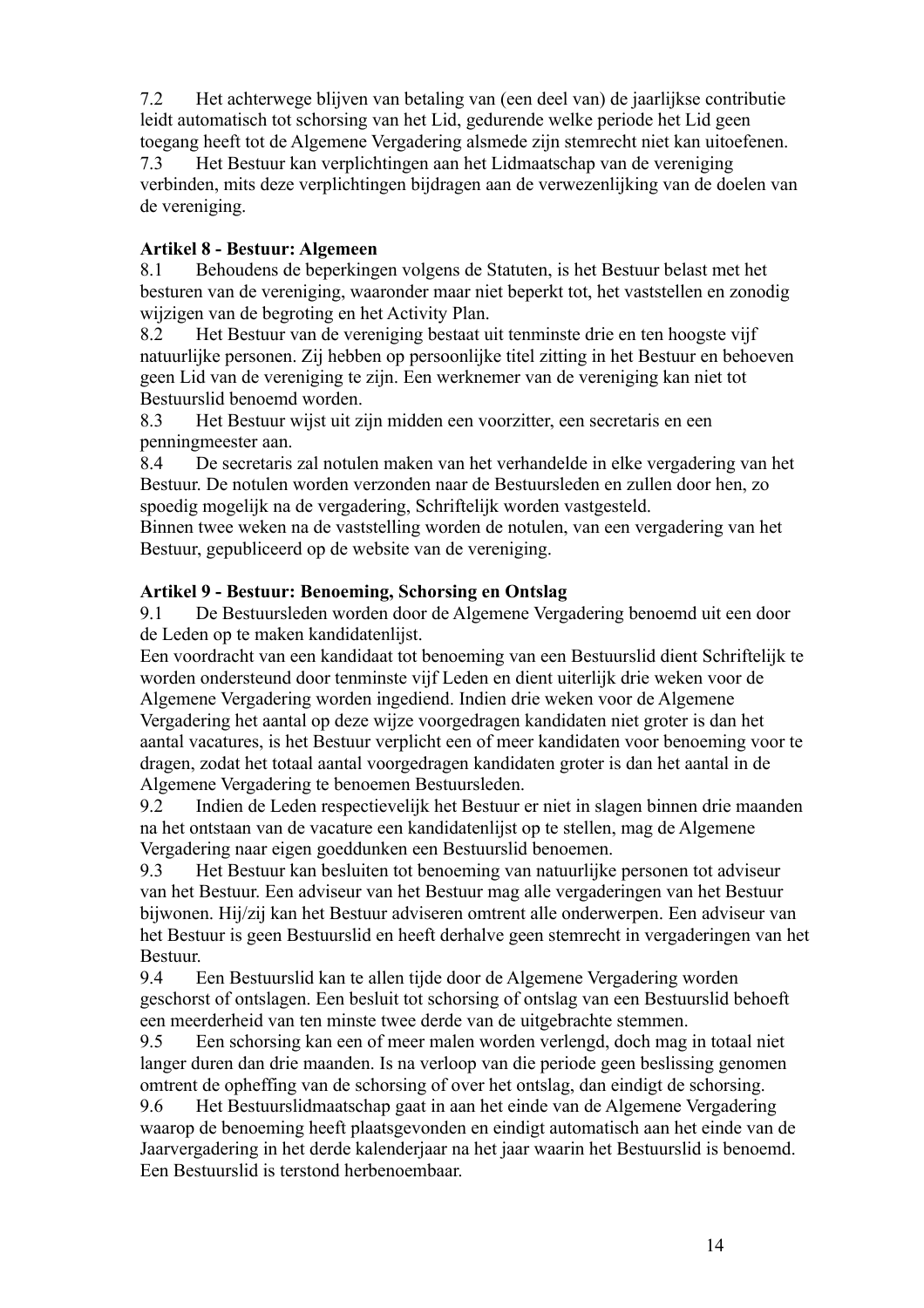9.7 In afwijking van lid 9.6 zal, indien een Bestuurslid wordt benoemd in een tussentijdse vacature, het Bestuurslidmaatschap eindigen aan het einde van de Jaarvergadering in het derde kalenderjaar na het jaar waarin zijn/haar voorganger was benoemd.

9.8 In afwijking van lid 9.6 zal, indien een Bestuurslid wordt benoemd in een vacature die voorafgaand aan de benoeming niet was ingevuld, het Bestuurslidmaatschap eindigen aan het einde van de Jaarvergadering in het kalenderjaar zoals bepaald door het Bestuur in overeenstemming met een door het Bestuur op te stellen rooster van benoeming en beëindiging.

9.9 Het Bestuurslidmaatschap eindigt voorts door opzegging door het Bestuurslid met inachtneming van een opzegtermijn van drie maanden of als gevolg van zijn/haar dood.

## **Artikel 10 - Bestuur: Autoriteit en Vertegenwoordiging**

10.1 Het Bestuur blijft bevoegd zolang het Bestuur uit ten minste twee leden bestaat. Indien het aantal Bestuursleden daalt tot beneden drie, is het Bestuur verplicht zo spoedig mogelijk een Algemene Vergadering bijeen te roepen waarin een of meer nieuwe Bestuursleden zullen worden benoemd.

10.2 Het Bestuur kan, naar eigen inzicht, de Leden van de vereniging raadplegen over door het Bestuur voorgenomen besluiten.

10.3 Het Bestuur is na verkregen goedkeuring van de Algemene Vergadering, bevoegd tot het sluiten van overeenkomsten tot het kopen, vervreemden of bezwaren van registergoederen en tot het sluiten van overeenkomsten waarbij de vereniging zich als borg of hoofdelijk medeschuldenaar verbindt, zich voor een derde sterk maakt of zich tot zekerheidstelling voor een schuld van een derde verbindt. De bedoelde goedkeuring geldt mede voor de bevoegdheid tot vertegenwoordiging van de vereniging ter zake van deze handelingen.

10.4 De vereniging wordt vertegenwoordigd door het Bestuur. De bevoegdheid tot vertegenwoordiging komt mede toe aan twee gezamenlijk handelende Bestuursleden. Echter, in alle gevallen waarin de vereniging een tegenstrijdig belang heeft met een of meer Bestuurders, kan de Algemene Vergadering een of meer personen aanwijzen teneinde de vereniging te vertegenwoordigen.

10.5 Rechtshandelingen van de vereniging jegens een Lid van de vereniging of een Bestuurslid worden Schriftelijk vastgelegd.

## **Artikel 11 - Goedkeuring van besluiten van het Bestuur**

11.1 De Algemene Vergadering is bevoegd om besluiten van het Bestuur - anders dan die welke zijn genoemd in artikel 10.3 - aan haar goedkeuring te onderwerpen. Deze besluiten dienen duidelijk omschreven te worden en Schriftelijk aan het Bestuur te worden meegedeeld.

11.2 Het ontbreken van een goedkeuring als bedoeld in lid 11.1 van dit artikel tast de vertegenwoordigingsbevoegdheid van het Bestuur of de Bestuursleden niet aan.

## **Artikel 12 - Directie**

12.1 Het Bestuur zal een Directie benoemen, bestaande uit een of meer Directeuren die in dienstbetrekking zijn bij de vereniging.

12.2 Het Bestuur zal aan de Directie alle operationele beslissingen overdragen in het kader van Standard Service Agreements.

12.3 Het Bestuur kan andere bevoegdheden overdragen aan de Directie en kan voorts aan een of meer Directeuren een gelimiteerde volmacht verlenen om de vereniging te vertegenwoordigen.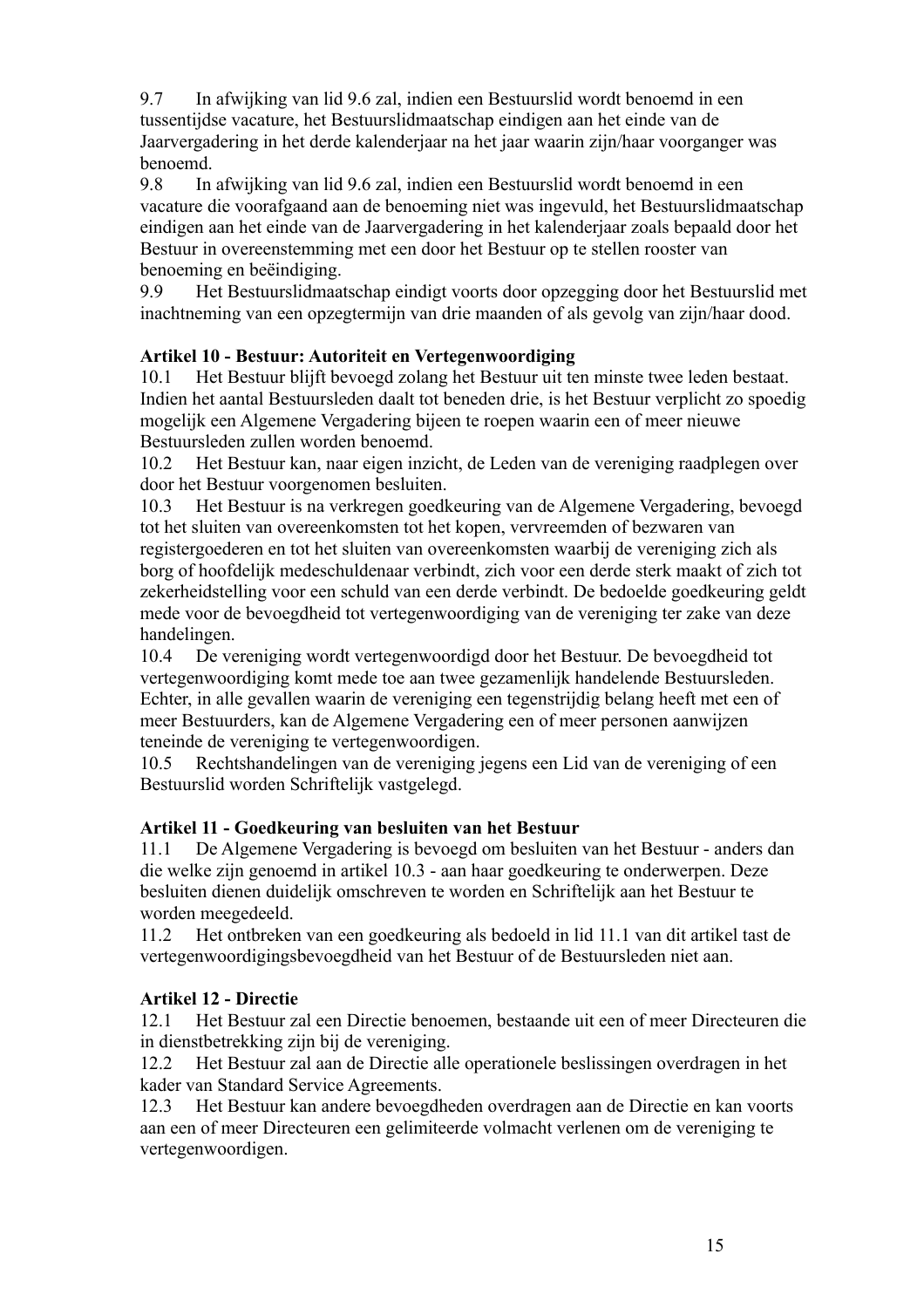12.4 Er is een arbitrage procedure voor de beslechting van geschillen tussen Leden enerzijds en de Directie anderzijds omtrent beslissingen van de Directie in het kader van de Standard Service Agreement.

Het Bestuur mag nieuwe arbiters voordragen voor de groep van arbiters, het ontslag van arbiters voorstellen en mag voorstellen de arbitrage procedure te wijzigen. De Algemene Vergadering verleent goedkeuring voor het toevoegen van een nieuwe arbiter, bij het ontslaan van arbiters en omtrent wijzigingen van de arbitrage procedure.

12.5 De Directie wordt uitgenodigd tot het bijwonen van de Bestuursvergaderingen.

12.6 De bezoldiging en de verdere arbeidsvoorwaarden van iedere Directeur worden vastgesteld door het Bestuur.

12.7 Het Bestuur kan bij reglement de taken van de Directie of van de afzonderlijke Directieleden vastleggen.

### **Artikel 13 - Boekjaar. Jaarrekening. Jaarverslag**

Het boekjaar van de vereniging valt samen met het kalenderjaar.

Het Bestuur is verplicht tot het houden van zodanige aantekeningen omtrent de financiële situatie van de vereniging, dat daaruit ten allen tijde de rechten en verplichtingen van de vereniging kunnen worden gekend.

Op de Jaarvergadering brengt het Bestuur een Jaarverslag uit over de gang van zaken in de vereniging en over het gevoerde beleid.

Het Bestuur legt de Jaarrekening en de Accountantsverklaring ter goedkeuring voor aan de Jaarvergadering. Deze stukken worden ondertekend door de Bestuurders; ontbreekt de ondertekening van een of meer hunner, dan wordt daarvan onder opgave van redenen melding gemaakt.

Na verloop van de termijn zoals vermeld in artikel 14.2, kan elk Lid van de vereniging ieder Bestuurslid in rechte betrekken tot nakoming van de verplichtingen als bedoeld in de leden 13.3 en 13.4.

Het Bestuur zal de bescheiden, als vermeld in dit artikel, voor de wettelijke verplichte periode (doen) bewaren.

### **Artikel 14 - Algemene vergadering: Algemene vergadering. Jaarvergadering. Buitengewone Algemene vergadering**

14.1 Alle bevoegdheden in de vereniging, die niet door de wet of deze Statuten aan andere organen van de vereniging zijn opgedragen komen toe aan de Algemene Vergadering.

14.2 De Jaarvergadering wordt binnen zes maanden na afloop van het boekjaar gehouden. Indien de Algemene Vergadering ingevolge artikel 15.5 (a) besloten heeft deze termijn te verlengen, wordt de Jaarvergadering uiterlijk gehouden op de dag waarop deze termiin afloopt.

14.3 Buitengewone Algemene Vergaderingen worden gehouden zo dikwijls het Bestuur zulks wenselijk oordeelt.

### **Artikel 15 - Algemene Vergadering: Oproeping. Agenda. Besluiten**

15.1 Het Bestuur dient de oproeping voor een Algemene Vergadering, met inbegrip van de agenda bevattende de onderwerpen voor de Algemene Vergadering, en een Uniform Resource Locator van de woordelijke tekst van de voorgestelde besluiten en indien van toepassing een concept Activity Plan en een concept begroting, ten minste vier weken voor de Vergadering aan de Leden te verzenden. Indien het Bestuur niet volledig bevoegd is ingevolge artikel 10.1 van deze Statuten, dan komt de bevoegdheid tot het oproepen van de Vergadering toe aan de Directie.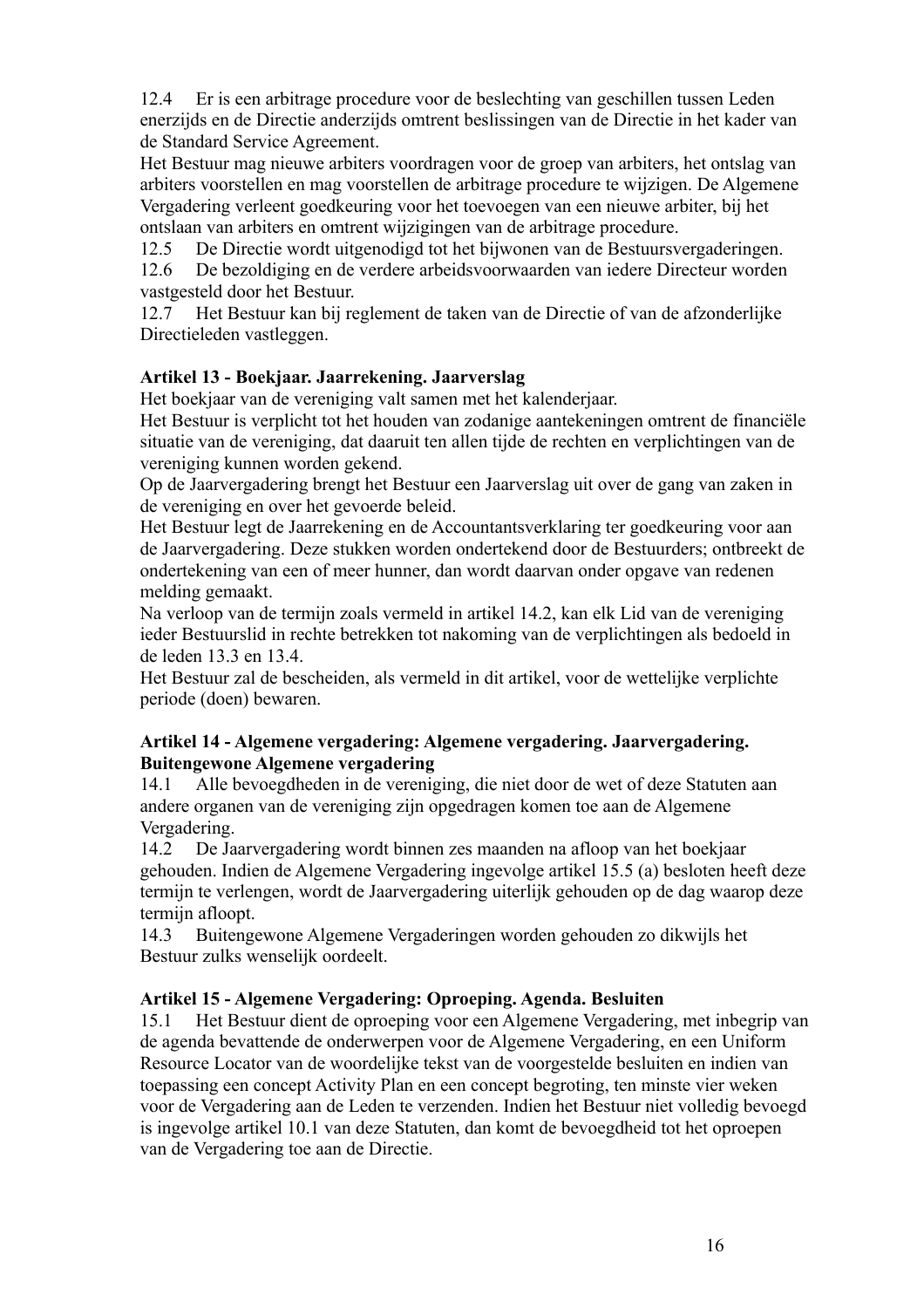15.2 De Algemene Vergaderingen worden door het Bestuur bijeengeroepen per e-mail gericht aan de e-mail adressen zoals vastgelegd in het Register (zie artikel 5).

15.3 De agenda voor de Jaarvergadering bevat de volgende onderwerpen:

- a vaststelling van de Jaarrekening;
- b décharge van het Bestuur ten aanzien van zijn handelingen zoals deze blijken uit het Jaarverslag;
- c voorziening van eventuele vacatures in het Bestuur.

15.4 De volgende onderwerpen worden op de agenda van de Jaarvergadering geplaatst of op de agenda van een andere in het zelfde kalenderjaar te houden Algemene Vergadering:

- a bespreking van het concept Activity Plan en de concept begroting, na presentatie door het Bestuur;
- b vaststelling van het Charging Scheme voor het komende boekjaar, op voorstel van het Bestuur;
- c bespreking van het beleid en de kwaliteit van de diensten welke (zullen) worden verleend door de vereniging.

15.5 Voorzover van toepassing, zal de agenda voor de Jaarvergadering of andere Algemene Vergadering tevens de volgende onderwerpen bevatten:

- a verlenging van de termijn waarbinnen het Bestuur het Jaarverslag uitbrengt (als bedoeld in artikel 14.2), tevens houdende verlenging van de termijn voor het houden van de Jaarvergadering waarin dat Jaarverslag zal worden uitgebracht;
- b voorziening van eventuele vacatures in het Bestuur;
- c op voorstel van het Bestuur: vaststelling van wijzigingen in de Standard Service Agreement;
- d op voorstel van het Bestuur: goedkeuring van nieuwe arbiters en/of ontslag van arbiters en/ of vaststelling van wijzigingen in de arbitrage procedure;
- e andere voorstellen en/of discussiepunten die door het Bestuur of (een groep van) de Leden van de vereniging (overeenkomstig lid 15.6), naar voren zijn gebracht en zijn aangekondigd bij de oproeping tot de Vergadering.

15.6 Op Schriftelijk verzoek van een zodanig aantal Leden die gezamenlijk bevoegd zijn tot het uitbrengen van tenminste twee procent (2%) van het totale aantal mogelijke stemmen, zullen andere onderwerpen worden toegevoegd aan de agenda. Een zodanig verzoek dient tezamen met de woordelijke tekst van de door die Leden voorgestelde besluiten tenminste twee weken voor de Vergadering aan het bestuur te zijn gedaan. Het Bestuur zal de woordelijke tekst van de door die Leden voorgestelde besluiten direct doorzenden aan alle Leden.

15.7 De Algemene Vergadering kan slechts stemmen over besluiten omtrent onderwerpen terzake waarvan de woordelijke tekst van het daarmee verband houdende voorgestelde besluit aan de Leden is verzonden op de hiervoor aangegeven wijze. 15.8 Op Schriftelijk verzoek van een zodanig aantal Leden die gezamenlijk bevoegd zijn tot het uitbrengen van een tiende (10%) van het totale aantal mogelijke stemmen, zal het Bestuur binnen vier weken een Algemene Vergadering bijeenroepen. Indien niet

binnen veertien dagen aan het verzoek gehoor is gegeven, kunnen de verzoekers zelf tot bijeenroeping overgaan door oproeping overeenkomstig de wijze van oproeping door het Bestuur.

15.9 Zolang alle Leden aanwezig of vertegenwoordigd zijn in een Algemene Vergadering, kunnen (rechts)geldige besluiten worden genomen over alle aan de orde komende onder werpen, ook al zijn de door de wet of deze Statuten gegeven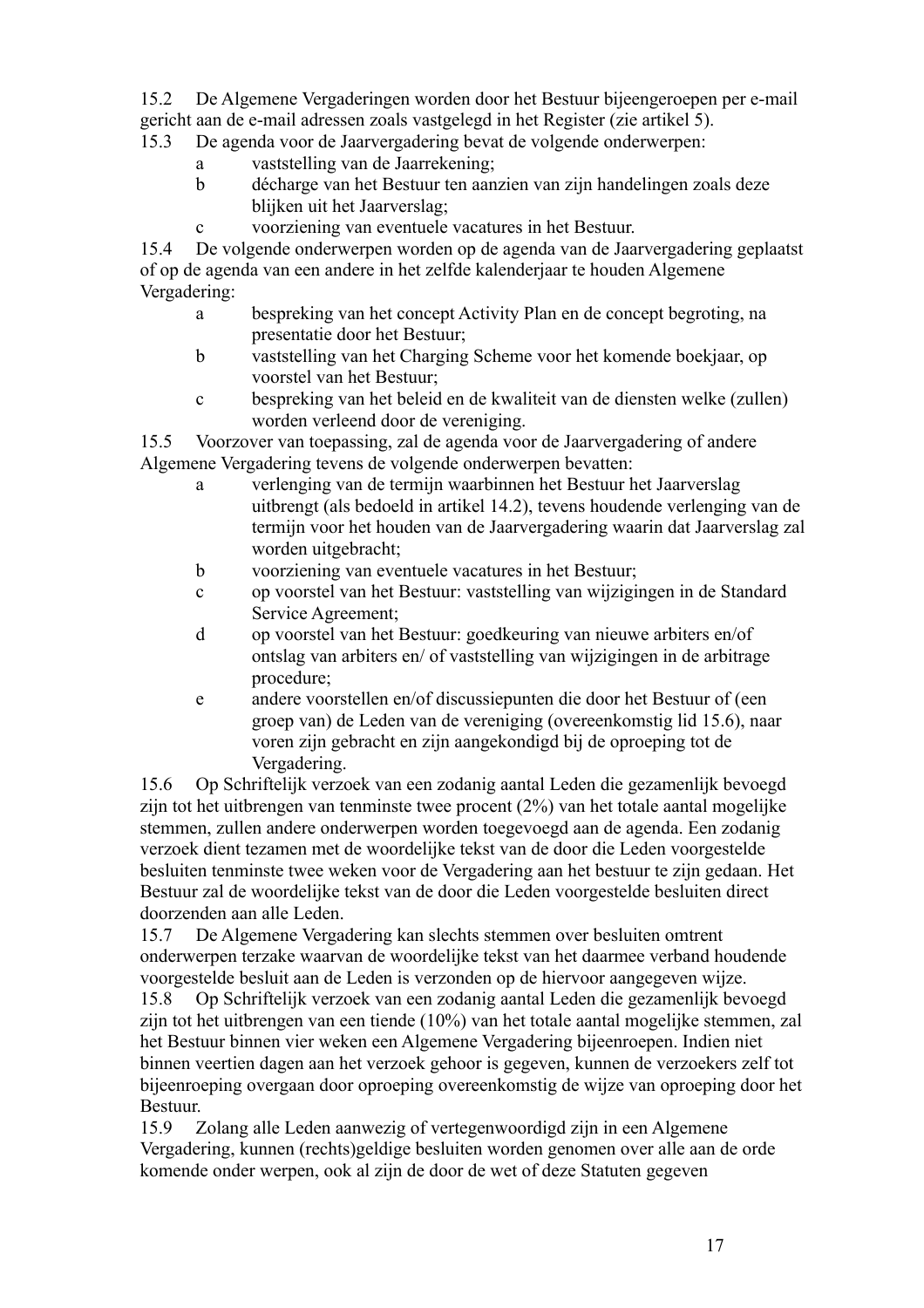voorschriften voor het oproepen en houden van Vergaderingen niet in acht genomen, mits die besluiten worden genomen met algemene stemmen.

## **Artikel 16 - Algemene Vergadering: Locatie. Toegang. Stemrecht**

16.1 Alle Algemene Vergaderingen (inclusief de Jaarvergadering) zullen worden gehouden in de vestigingsplaats van de vereniging, behalve als het Bestuur anders beslist en de plaats waar de Algemene Vergadering zal worden gehouden aangeeft in de oproepingsbrief/e-mail.

16.2 Ieder Lid van de vereniging, mits niet geschorst, en ieder Bestuurslid, ongeacht of hij/zij Lid is van de vereniging, zal gerechtigd zijn tot het bijwonen van de Algemene Vergadering. Leden mogen worden vertegenwoordigd door de personen zoals aangegeven in lid 16.4.

De voorzitter van de Algemene Vergadering beslist omtrent de toelating van andere personen.

Ondersteuners zoals gedefinieerd in artikel 1 zijn gerechtigd om de Algemene Vergadering bij te wonen als toehoorder, zonder stemrecht.

16.3 De Leden en de Ondersteuners die bij de Algemene Vergadering aanwezig willen zijn, dienen het Bestuur hiervan in kennis te stellen.

Als het Lid op de vergadering:

- vertegenwoordigd wordt door een of meer werknemers of directeuren, dient de kennisgeving de naam/namen van de werknemer(s) of directeur(en) te vermelden en moet worden gespecificeerd wie het stemrecht mag uitoefenen namens het betreffende Lid.
- vertegenwoordigd wordt door een gevolmachtigde, dient de kennisgeving minimaal twee weken voorafgaand aan de vergadering te zijn verricht, waarbij deze kennisgeving de naam en het adres van de gevolmachtigde dient te vermelden. Een werknemer van de vereniging kan geen gevolmachtigde zijn.
- 16.4 Het recht om de Algemene Vergadering bij te wonen is beperkt tot:
	- a in het geval van een Lid/natuurlijk persoon: het Lid;
	- b in het geval van een Lid/rechtspersoon: de natuurlijke persoon die als vertegenwoordiger van het betreffende Lid is vastgelegd in het Register van de vereniging (zie artikel 5);
	- c de werknemer(s) van het betreffende Lid vermeld in de kennisgeving zoals bedoeld in lid 16.3;
	- d een werknemer of directeur van het betreffende Lid, die voor aanvang van de Algemene Vergadering bewijs overlegt dat hij/zij bevoegd is om de Algemene Vergadering bij te wonen namens het betreffende Lid;
	- e een gevolmachtigde vermeld in de kennisgeving, als bedoeld in lid 16.3.
	- f ingeval van een Ondersteuner-natuurlijk persoon: de Ondersteuner;
	- g een werknemer of directeur van de Ondersteuner die voorafgaand aan het begin van de Algemene Vergadering voldoende bewijs overhandigd aan de voorzitter van de vergadering dat deze werknemer of directeur bevoegd is de Algemene Vergadering namens de Ondersteuner bij te wonen;
	- h andere personen toegelaten door de voorzitter van de Algemene Vergadering.

16.5 Het recht tot het uitoefenen van stemrecht in een Algemene Vergadering is beperkt tot:

a in het geval van een Lid/natuurlijk persoon: het Lid;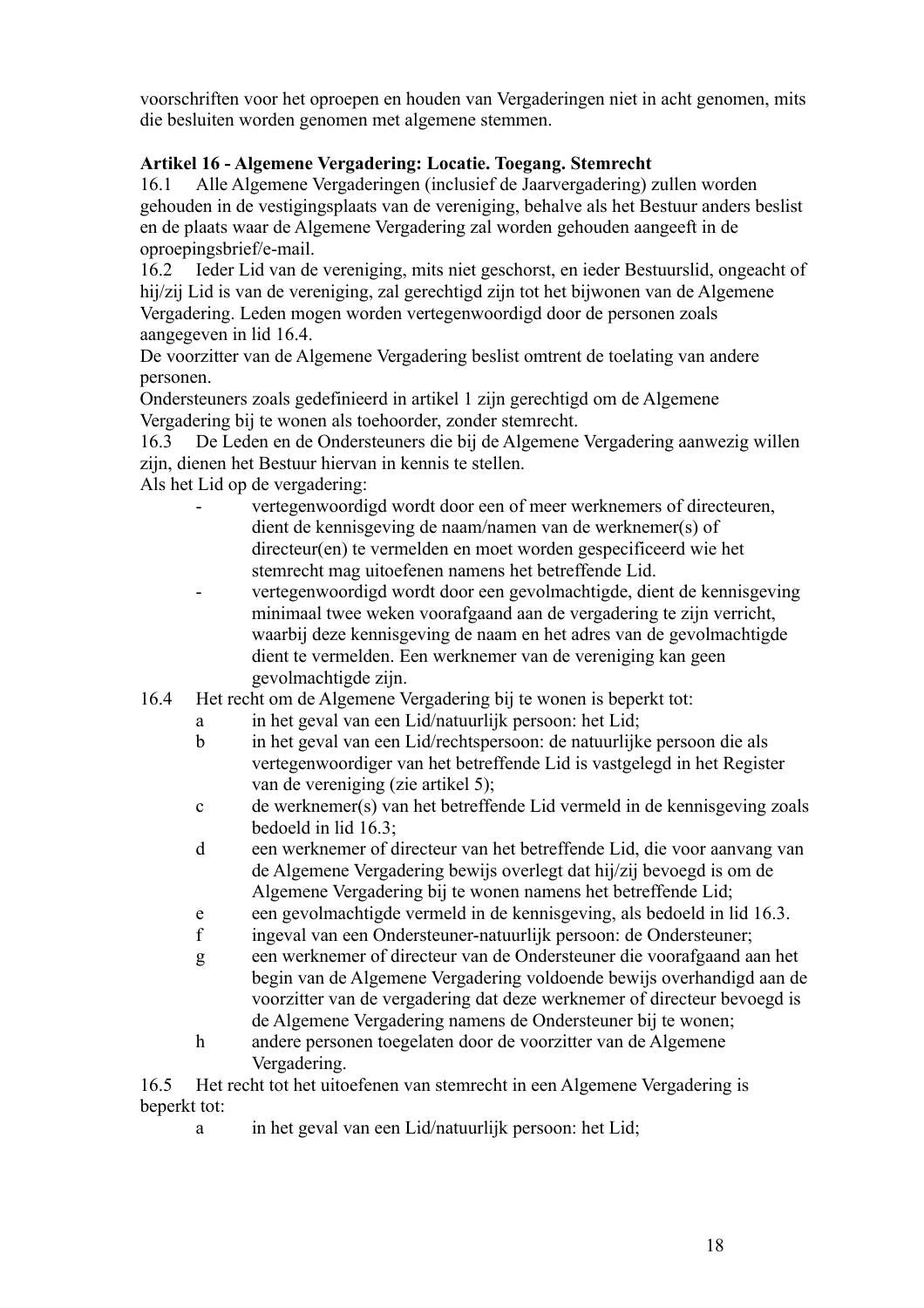- b in het geval van een Lid/rechtspersoon: de natuurlijke persoon die als vertegenwoordiger van het betreffende Lid is vastgelegd in het Register van de vereniging (zie artikel 5);
- c een werknemer of directeur van het betreffende Lid die bevoegd is om het stemrecht uit te oefenen overeenkomstig de opgave in de kennisgeving, als bedoeld in lid 16.3;
- d een medewerker of directeur die voor aanvang van de Algemene Vergadering bewijs overlegt dat hij/zij bevoegd is om het stemrecht uit te oefenen namens het Lid;
- e een gevolmachtigde als vermeld in de kennisgeving, als bedoeld in lid 16.3, mits deze gevolmachtigde aanwezig is bij de Algemene Vergadering.

Indien er van één Lid meer dan één persoon met stemrecht aanwezig is op de Algemene Vergadering, dan zal de persoon die het eerst is geregistreerd voor het stemmen, geacht worden het stemrecht te hebben van dat Lid.

16.6 Alle natuurlijke personen die de Algemene Vergadering bij willen wonen en stemrecht in de Algemene Vergadering willen uitoefenen, kunnen verplicht worden om zichzelf te identificeren. Alle natuurlijke personen die stemrecht in de Algemene Vergadering via elektronische communicatie willen uitoefenen, dienen minimaal 24 uur voor de Algemene Vergadering zichzelf te identificeren.

16.7 Ieder Lid van de vereniging, mits niet geschorst, zal één stem hebben. Kandidaat Leden hebben geen stemrecht.

16.8 Een gevolmachtigde (als bedoeld in lid16.5 sub e) mag niet meer dan één procent (1%) uitbrengen van het totale aantal mogelijke stemmen van alle Leden, ongeacht of zij al dan niet aanwezig of vertegenwoordigd zijn in de Vergadering.

16.9 Een Bestuurslid, die niet tevens Lid is van de vereniging of vertegenwoordiger is van een Lid van de vereniging, heeft het recht de Algemene Vergadering te adviseren.

## **Artikel 17 - Algemene Vergadering: Elektronische Deelname en stemmen**

17.1 Naast de mogelijkheid aanwezig te zijn in een Algemene Vergadering kan het Bestuur besluiten om de Leden de mogelijkheid te verlenen een Algemene Vergadering via een elektronisch communicatiekanaal op afstand bij te wonen en het stemrecht in een Algemene Vergadering via een elektronisch communicatiekanaal op afstand uit te oefenen. De mogelijkheid in voornoemde zin geldt voor besluiten zoals aangegeven door het Bestuur. Het Bestuur kan tevens besluiten de fysiek aanwezige Leden in een Algemene Vergadering te laten stemmen via elektronische communicatiemiddelen. In aanvulling hierop mag het Bestuur besluiten de Leden de mogelijkheid te verlenen aan de beraadslaging in een Algemene Vergadering via een elektronisch communicatiekanaal deel te nemen.

Het Bestuur zal de (technische) procedure en vereisten voor elektronische bijwoning, elektronisch stemmen en elektronisch deelnemen aan de beraadslaging vastleggen.

17.2 Leden die volgens het Register nog niet hebben aangegeven in te stemmen met de procedure over elektronische communicatie zoals vermeld in artikel 5.5 van deze statuten, doch die de mogelijkheid willen gebruiken via een elektronisch communicatiekanaal deel te nemen en te stemmen in de Algemene Vergadering, dienen voordat de stem wordt ingediend en niet later dan 24 uur voor aanvang van de Algemene Vergadering aan te geven de procedure en vereisten zoals vastgesteld door het Bestuur te accepteren. Van dergelijke acceptatie zal aantekening worden gemaakt in het Register zoals vermeld in artikel 5.5 van deze statuten.

17.3 De mogelijkheid tot bijwoning van, deelneming aan de beraadslaging en stemmen in een Algemene Vergadering via een elektronisch communicatiekanaal doet geen afbreuk aan het recht van een Lid om fysiek aanwezig danwel door een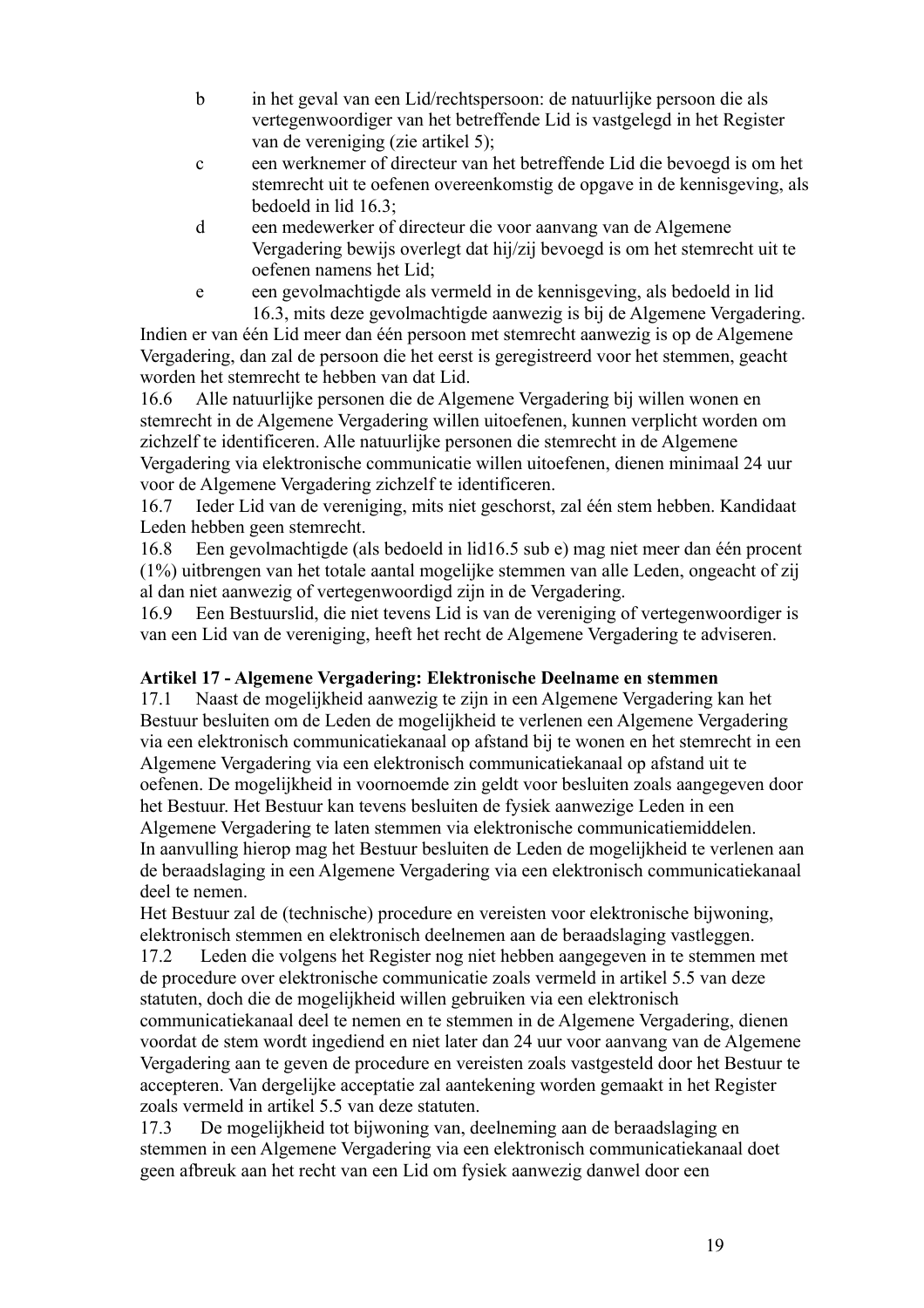gevolmachtigde vertegenwoordigd te zijn in een Algemene Vergadering, met inachtneming van de voorwaarden van artikel 16 van deze statuten.

Als een Lid aanwezig is of door een Gevolmachtigde vertegenwoordigd wordt in een Algemene Vergadering, dan rust het stemrecht bij de aanwezige natuurlijke persoon in de Algemene Vergadering of bij de aanwezige Gevolmachtigde.

### **Artikel 18 - Algemene Vergadering: Stemmen**

18.1 Voor zover de Statuten of de wet niet anders bepalen, worden alle besluiten genomen met volstrekte meerderheid van de uitgebrachte stemmen, dat wil zeggen met meer dan vijftig procent (50%) van alle uitgebrachte stemmen.

18.2 Het ter Algemene Vergadering uitgesproken oordeel van de voorzitter omtrent de uitkomst van een stemming is definitief en bindend. Hetzelfde geldt ten aanzien van het ter Algemene Vergadering uitgesproken oordeel van de voorzitter omtrent de inhoud van een genomen besluit, voor zover wordt gestemd over een niet Schriftelijk vastgelegd voorstel gedaan in een Algemene Vergadering waarin alle Leden aanwezig of vertegenwoordigd zijn, als vermeld in artikel 15.9.

18.3 Wordt echter de juistheid van dat oordeel als bedoeld in lid 18.2, onmiddellijk na het uitspreken ervan, betwist, dan vindt een nieuwe stemming plaats wanneer de volstrekte meerderheid van de Vergadering of, indien de oorspronkelijke stemming niet per openbare handopsteking of Schriftelijk geschiedde, één stemgerechtigde dit verlangt. Door de nieuwe stemming vervallen de rechtsgevolgen van de oorspronkelijke stemming. 18.4 Verkiezingen van personen geschiedt als volgt: Het stemgerechtigd Lid stelt de kandidaten naar zijn/haar voorkeur op (eerste keus, tweede keus, et cetera). Indien na de eerste stemrondes een van de kandidaten de volstrekte meerderheid van de stemmen heeft verworven, valt de kandidaat met de minste stemmen af en alle stembriefjes van deze kandidaat worden herteld. De daaropvolgende voorkeur van deze stembriefjes wordt gebruikt om hun stem opnieuw toe te wijzen aan een van de overgebleven kandidaten. Dit proces van hertellen wordt herhaald totdat een van de kandidaten op deze wijze een volstrekte meerderheid van de stemmen heeft verworven (Instant RunOff Voting). Ingeval meerdere bestuurszetels vervuld dienen te worden, dan zal per te vervullen bestuurszetel een individuele stemprocedure plaatsvinden op basis van slechts één stemronde, waarin (1) alle stemmen voor alle bestuurzetels worden uitgebracht en (2) de voorkeur van de stemgerechtigde voor de kandidaten in dezelfde volgorde zal zijn voor elke zetel. Is een kandidaat gekozen voor een bestuurszetel, dan is hij/zij niet meer verkiesbaar voor een andere bestuurszetel.

18.5 Indien de stemmen staken over andere onderwerpen dan verkiezing van personen dan is het voorstel verworpen.

18.6 De voorzitter besluit over de stemmethode. Er kan Schriftelijk gestemd worden of per openbare handopsteking. Indien het een verkiezing van personen betreft of het stemmen vindt plaats via het elektronische communicatiekanaal dan zal de stemming Schriftelijk plaatsvinden. De voorzitter is gerechtigd om te bepalen dat ook de stemming ten aanzien van andere zaken Schriftelijk zal geschieden. Schriftelijke stemming als bedoeld in dit artikel geschiedt bij gesloten, ongetekende briefjes. Besluitvorming bij acclamatie is mogelijk, tenzij een stemgerechtigde schriftelijke stemming of stemming via openbare handopsteking verlangt.

Elk Lid heeft hetzij de mogelijkheid zijn stem uit te brengen aanwezig in de Algemene Vergadering hetzij de mogelijkheid zijn stem uit te brengen via het elektronisch communicatiekanaal gericht aan de vereniging in overeenstemming met de procedure en de voorwaarden zoals beschreven in Artikel 17. Een inkomende stem via het elektronisch communicatiekanaal is slechts geldig indien deze stem is ontvangen gedurende de tijd die is opengesteld voor het stemmen via het elektronische communicatiekanaal tijdens de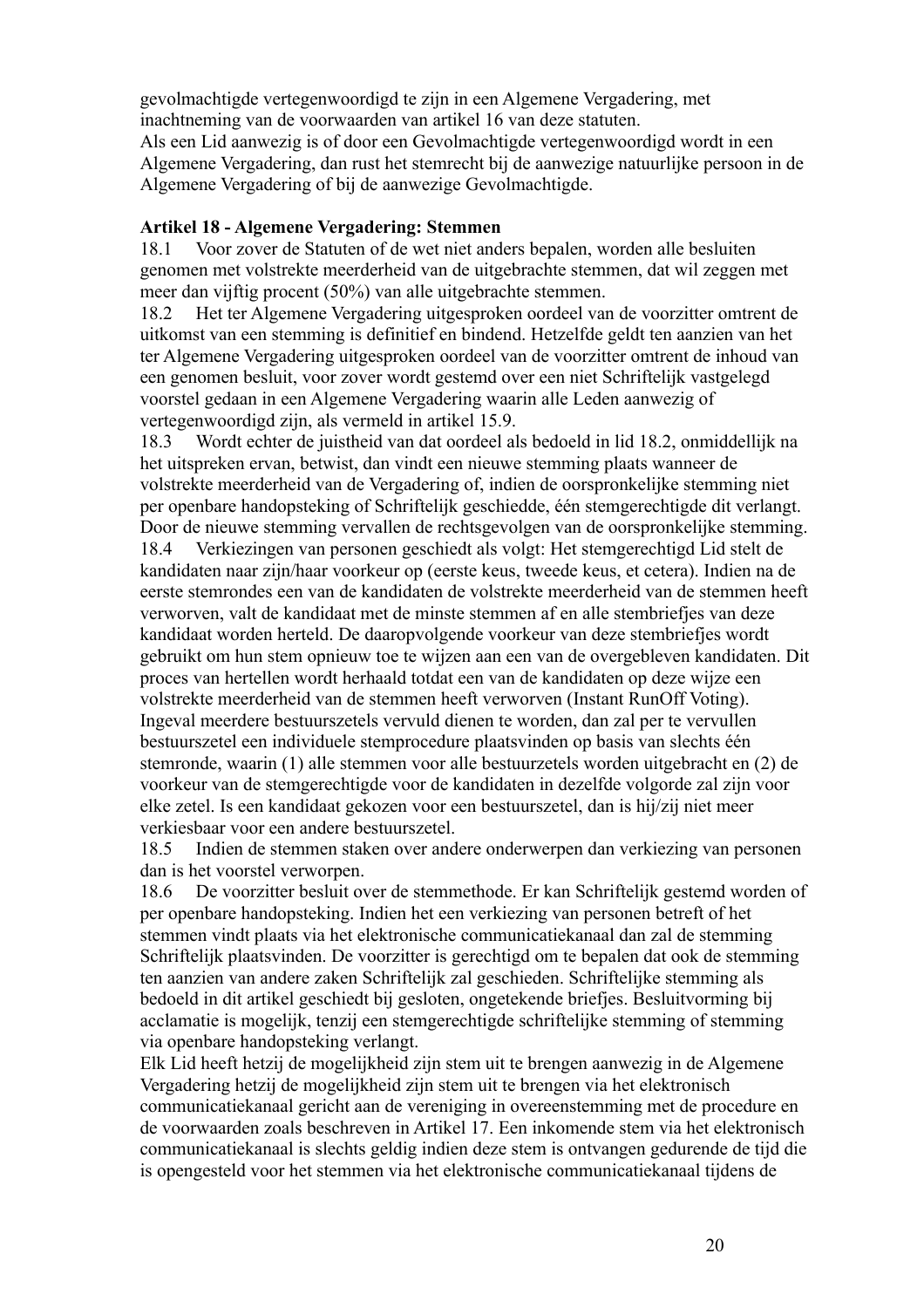Algemene Vergadering. Wanneer een stem is ingediend, dan kan de stem niet meer worden aangepast.

18.7 Onthouding van stemmen en ongeldige stemmen worden geacht niet te zijn uitgebracht. Alle stemmen, geldig en ongeldig en alle onthoudingen, zullen worden genotuleerd.

### **Artikel 19 - Algemene Vergadering: Voorzitter. Notulen**

19.1 De Algemene Vergaderingen worden geleid door de voorzitter van het Bestuur; indien de voorzitter van het Bestuur afwezig is zal het Bestuurslid dat het langst in functie is, optreden als voorzitter.

19.2 Indien er geen voorzitter is aangewezen, overeenkomstig het bepaalde in lid 19.1, zal de Vergadering zelf in het voorzitterschap voorzien. Tot dat moment zal de in leeftijd oudste ter vergadering aanwezige natuurlijke persoon, die Lid is van de vereniging of vertegenwoordiger is van een Lid van de vereniging (als bedoeld in artikel 16.4 sub b, c, en d), optreden als voorzitter.

19.3 Het Bestuur houdt van de genomen besluiten aantekening. Indien het Bestuur niet ter Vergadering aanwezig is, zal de voorzitter van de Vergadering het Bestuur zo spoedig mogelijk na de Vergadering voorzien van een exemplaar van de tekst van de genomen besluiten. De aantekeningen worden toegankelijk gemaakt voor inzage op de website van de vereniging.

### **Artikel 20 - Algemene Vergadering: Besluitvorming buiten vergadering**

20.1 Schriftelijke door de Leden buiten Vergadering genomen besluiten, hebben dezelfde rechtskracht als in Vergadering genomen besluiten, mits zulks geschiedt nadat het Bestuur daarvan op de hoogte is gesteld en met inachtneming van de bepalingen van deze Statuten en voorts met algemene stemmen van alle Leden.

20.2 Het Bestuur houdt van de aldus genomen besluiten aantekening. Artikel 19.3 is van overeenkomstige toepassing.

## **Artikel 21 - Statutenwijziging en ontbinding**

21.1 In deze Statuten kunnen geen wijzigingen worden gebracht anders dan door een besluit van de Algemene Vergadering, bij de oproeping waarvan is medegedeeld dat aldaar wijziging van de Statuten zal worden voorgesteld. Het bepaalde in de vorige volzin is van overeenkomstige toepassing op een besluit tot ontbinding.

21.2 Degenen die zodanige oproeping hebben gedaan, moeten tegelijkertijd een afschrift van dat voorstel waarin de voorgedragen wijziging(en) woordelijk is/zijn opgenomen tenminste vier weken voor de vergadering - op een daarvoor geschikte plaats - nederleggen ter inzage voor de Leden tot na de afloop van de Vergadering. Bovendien wordt een afschrift als in de voorgaande zin bedoeld gelijktijdig met de in 21.1 bedoelde oproeping Schriftelijk verzonden naar alle Leden.

21.3 Een besluit tot statutenwijziging en ontbinding behoeft ten minste een meerderheid van twee derde van de uitgebrachte stemmen.

21.4 Een statutenwijziging treedt niet in werking dan nadat daarvan een notariële akte is opgemaakt. Tot het verlijden van die akte is ieder Bestuurslid bevoegd.

### **Artikel 22 - Vereffening**

22.1 Op de vereffening van de vereniging zijn de bepalingen van de Nederlandse wet van toepassing, in het bijzonder de bepalingen in artikel 2:19 van het Burgerlijk Wetboek: "Ontbinding".

22.2 Indien van toepassing, zal het credit saldo na vereffening hetzij herverdeeld worden over de Leden, hetzij ondergebracht worden in een onafhankelijke stichting voor